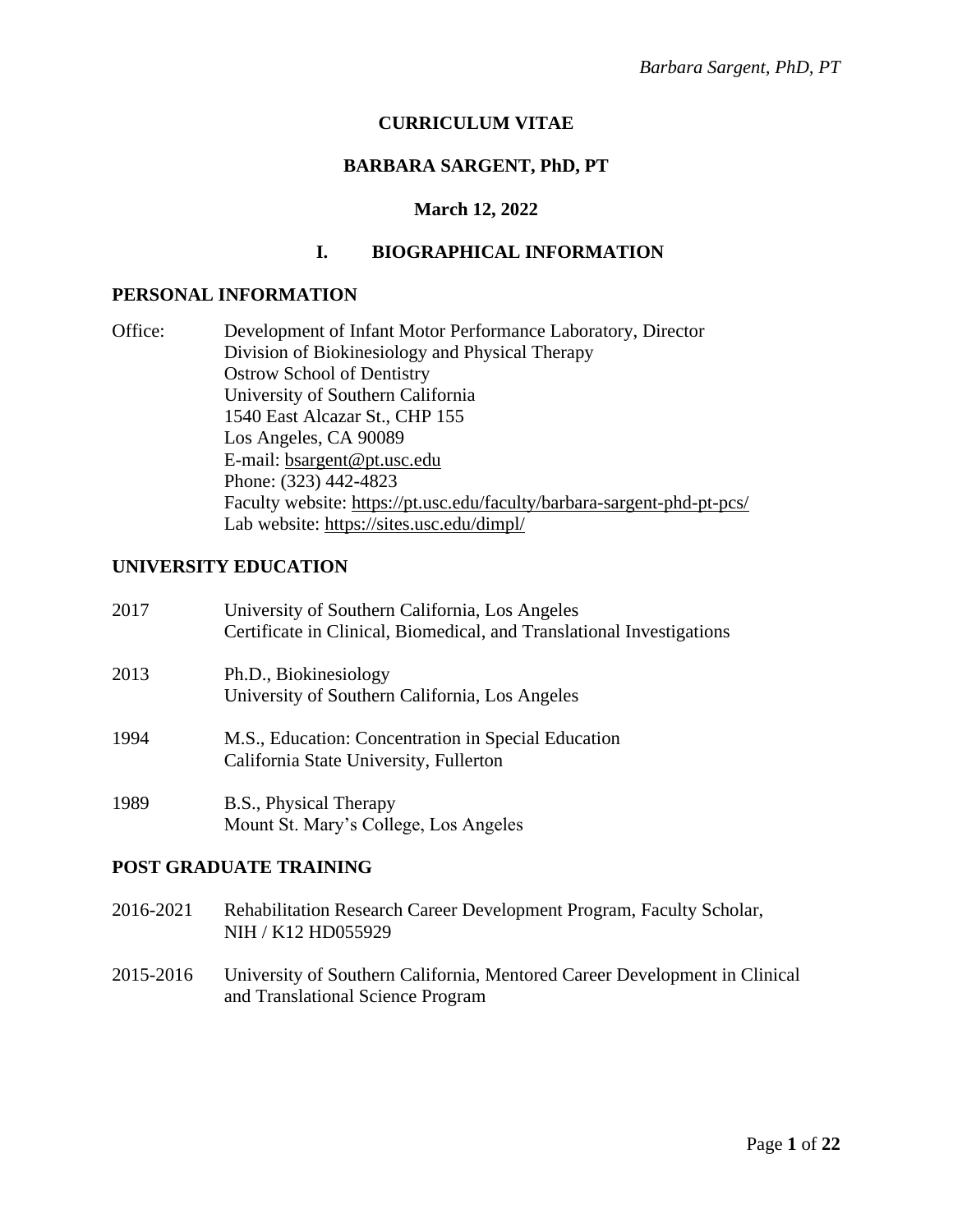# **BOARD CERTIFICATION AND/OR LICENSURE**

| 2021      | Hammersmith Infant Neurological Examination,<br>Nationwide Children's Hospital                                              |
|-----------|-----------------------------------------------------------------------------------------------------------------------------|
| 2017      | Prechtl's Method on the Qualitative Assessment of General Movements:<br><b>Basic Certification, General Movements Trust</b> |
| 2014      | Certified Exercise Expert for Aging Adults,<br>Academy of Geriatric Physical Therapy, APTA                                  |
| 2002-2022 | Board Certified Clinical Specialist in Pediatric Physical Therapy,<br>American Board of Physical Therapy Specialties        |
| 1989-2023 | Licensed Physical Therapist, State of California, License #PT 16261                                                         |

# **ACADEMIC APPOINTMENTS**

|           | 2018-present Discipline Director for Physical Therapy,<br>California Interdisciplinary Leadership Education in Neurodevelopmental and<br>Related Disabilities (CA-LEND) Training Program.<br>Children's Hospital of Los Angeles, Los Angeles, CA            |  |
|-----------|-------------------------------------------------------------------------------------------------------------------------------------------------------------------------------------------------------------------------------------------------------------|--|
|           | 2018-present Co-Director, USC/CHLA Pediatric Physical Therapy Residency<br>University of Southern California, Los Angeles, CA<br>Division of Biokinesiology and Physical Therapy                                                                            |  |
|           | 2013-present University of Southern California, Los Angeles, CA<br>Division of Biokinesiology and Physical Therapy<br>2021-present Associate Professor of Clinical Physical Therapy<br>2013-2021<br><b>Assistant Professor of Clinical Physical Therapy</b> |  |
| 2012-2013 | <b>Assistant Professor</b><br>Mount St. Mary's College, Los Angeles, CA<br>Department of Physical Therapy                                                                                                                                                   |  |
| 2009      | Temporary Adjunct Faculty<br>Chapman University, Orange, CA<br>Department of Physical Therapy                                                                                                                                                               |  |
| 2008-2013 | <b>Teaching Assistant</b><br>University of Southern California, Los Angeles, CA<br>Division of Biokinesiology and Physical Therapy                                                                                                                          |  |
| 2000-2012 | <b>Adjunct Faculty</b><br>Mount St. Mary's College, Los Angeles, CA<br>Department of Physical Therapy                                                                                                                                                       |  |
|           |                                                                                                                                                                                                                                                             |  |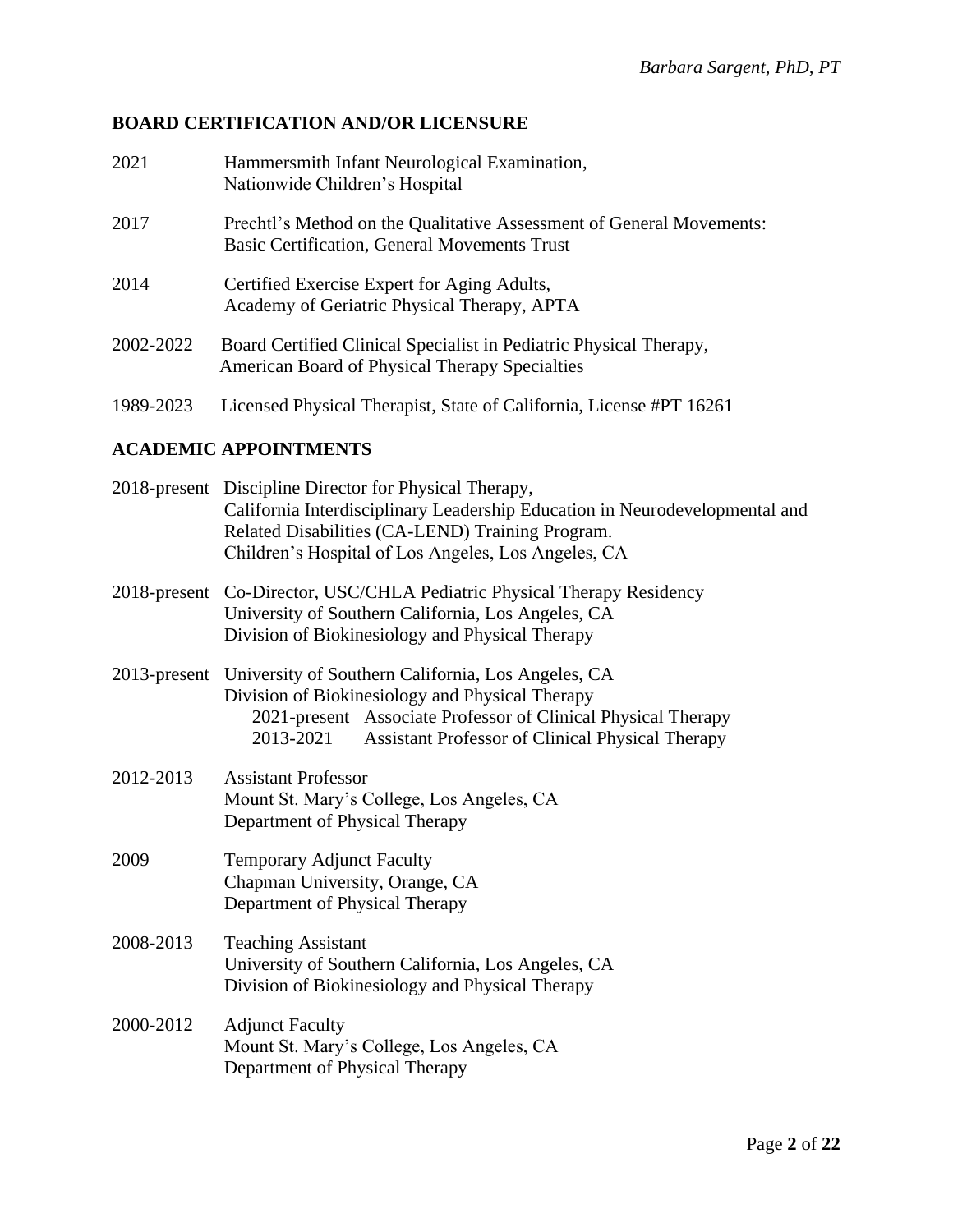# **CLINICAL APPOINTMENTS**

| 2001-2012             | <b>Physical Therapist</b><br>Children's Hospital of Orange County (CHOC), Orange, CA<br>Department of Rehabilitation: NICU, inpatient, outpatient, high-risk infant clinic |
|-----------------------|----------------------------------------------------------------------------------------------------------------------------------------------------------------------------|
| 1995-2001             | Physical Therapist<br>St. Joseph's Hospital, Orange, CA. (contracted to CHOC)<br>Department of Rehabilitation: pediatric outpatient                                        |
| 1993-1996             | <b>Physical Therapist</b><br>Tustin Rehabilitation Center, Tustin, CA<br>Department of Rehabilitation: pediatric and adult acute rehabilitation                            |
| 1990-1993             | Physical Therapist<br>Pediatric Physical Therapy, Fountain Valley, CA<br>Outpatient private practice: pediatric outpatient                                                 |
| 1989-1990             | Physical Therapist<br>La Palma Intercommunity Hospital, La Palma, CA<br>Department of Rehabilitation: adult acute rehabilitation                                           |
| <b>HONORS, AWARDS</b> |                                                                                                                                                                            |
| 2019                  | Toby Long Award, Academy of Pediatric Physical Therapy, APTA<br>best paper published in <i>Pediatric Physical Therapy</i> in 2018                                          |

| 2016 | Commendation for Excellence in Teaching,             |
|------|------------------------------------------------------|
|      | Division of Biokinesiology and Physical Therapy, USC |

| 2014 | Dissertation Award,                                          |
|------|--------------------------------------------------------------|
|      | Section on Pediatrics, American Physical Therapy Association |

```
2013 Adopt-A-Doc Scholarship,
Education Section, American Physical Therapy Association
```
- 2011-2012 Promotion of Doctoral Studies (PODS) Scholarship-Level II, Foundation for Physical Therapy
- 2011 Viva J. Erikson Award, Foundation for Physical Therapy
- 2010-2011 Promotion of Doctoral Studies (PODS) Scholarship-Level I, Foundation for Physical Therapy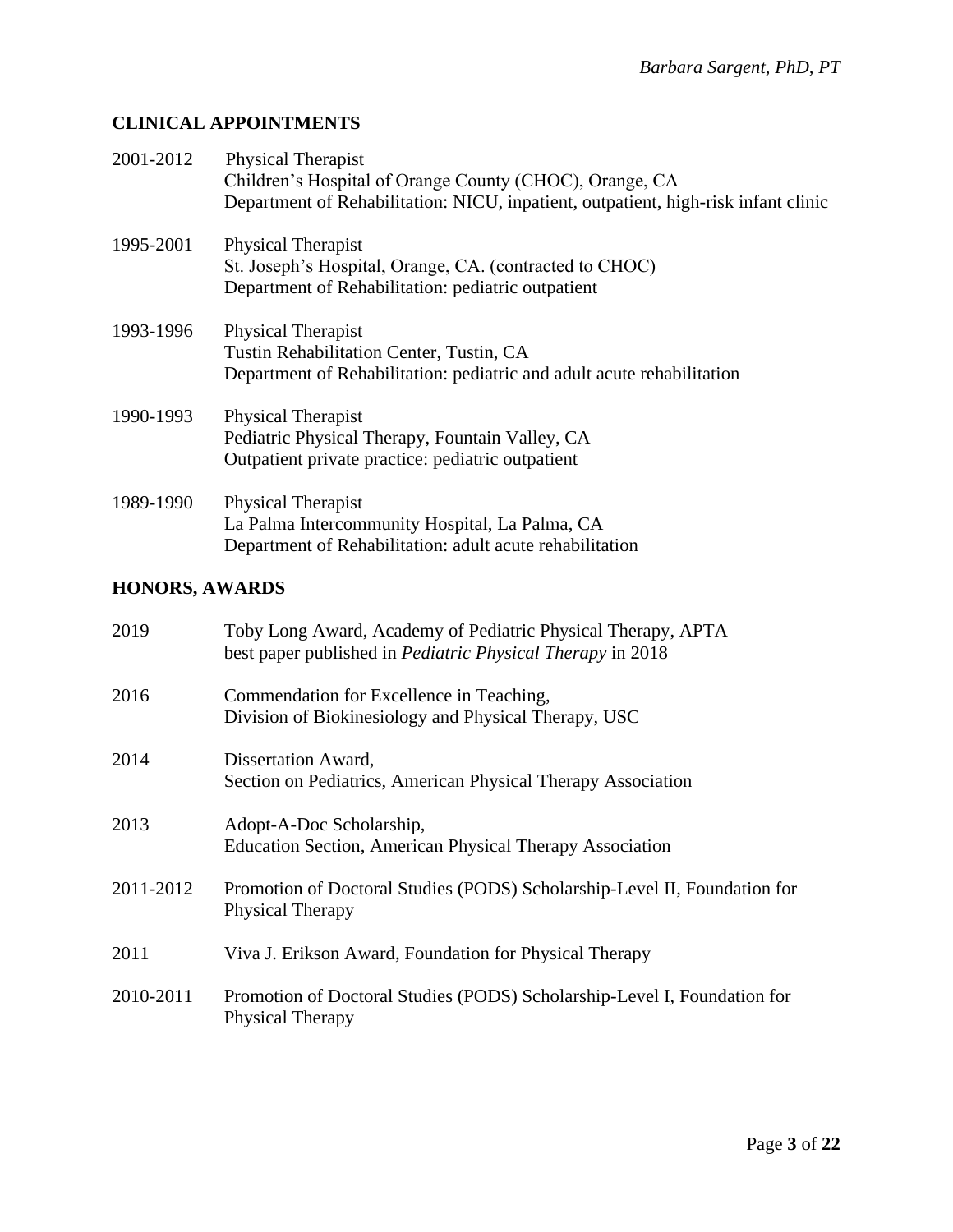# **MEMBERSHIP IN SCIENTIFIC AND PROFESSIONAL ORGANIZATIONS**

| 1987-present    | Member, American Physical Therapy Association (APTA)<br>Member, APTA Academy of Pediatric Physical Therapy<br>Member, APTA Academy of Neurologic Physical Therapy<br>Member, APTA Academy of Education<br>Member, APTA Academy of Physical Therapy Research<br>Member, APTA California Physical Therapy Association |
|-----------------|---------------------------------------------------------------------------------------------------------------------------------------------------------------------------------------------------------------------------------------------------------------------------------------------------------------------|
| 2017            | Member, American Society of Neurorehabilitation (ASNR)                                                                                                                                                                                                                                                              |
| $2016$ -present | Member, American Academy of Cerebral Palsy and Developmental Medicine                                                                                                                                                                                                                                               |
| 2012-2017       | Member, Society for Neuroscience (SfN)                                                                                                                                                                                                                                                                              |

# **II. ADMINISTRATIVE AND SERVICE ACTIVITIES**

# **UNIVERSITY SERVICE**

## **University of Southern California**

| 2020            | Member, Committee to Return to USC Community-based Research                |
|-----------------|----------------------------------------------------------------------------|
| $2015$ -present | Reviewer, Zumberge Fund Individual Grant Program                           |
| 2014-present    | Reviewer, Southern California Clinical and Translational Science Institute |

# **Division of Biokinesiology and Physical Therapy, University of Southern California**

| $2021$ -present | Member, Research, Teaching, Practitioner and Clinical Track (RTPC)     |
|-----------------|------------------------------------------------------------------------|
|                 | Appointments and Promotions Committee                                  |
| $2021$ -present | Faculty Co-Leader, USC DPT/BKN Pediatric Discussion Group              |
| 2018-present    | Member, Continuing Education Committee                                 |
| 2016-2018       | Member, Faculty Affairs Committee                                      |
| 2015, 2016      | Judge, School of Dentistry Research Day                                |
| $2013$ -present | Mentor, Doctor of Physical Therapy Mentoring program (6 students/year) |
| $2013$ -present | Member, Curriculum Committee                                           |

## **EDITORIAL ACTIVITIES**

#### **Editorial Review Board**

2017-present Editorial Board Member, Physical and Occupational Therapy in Pediatrics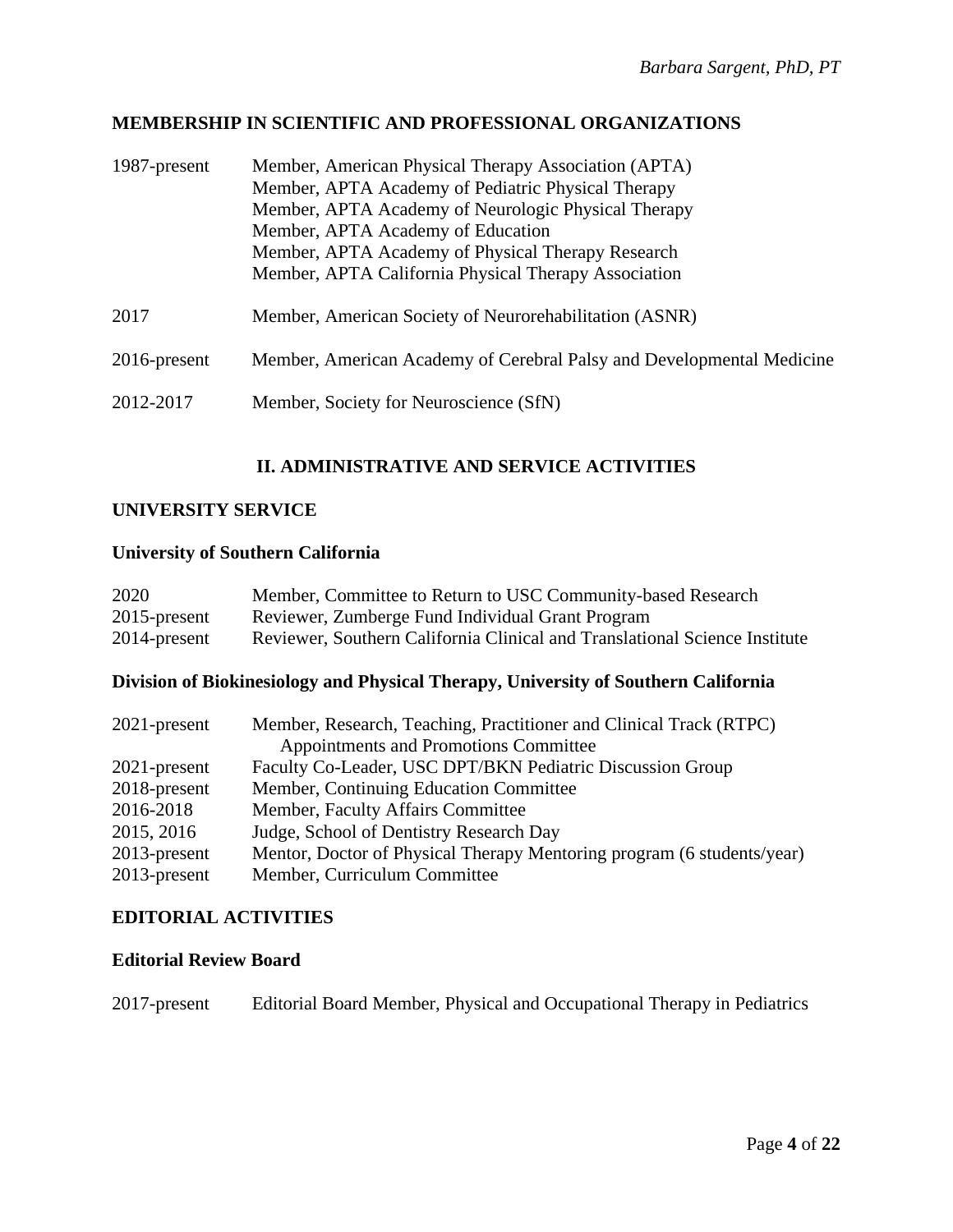# **Scientific Review for Journals**

| 2020            | Physiotherapy Research International            |
|-----------------|-------------------------------------------------|
| 2019            | <b>PLOS ONE</b>                                 |
| 2017            | <b>BMJ</b> Paediatrics Open                     |
| 2017            | <b>Infant Behavior and Development</b>          |
| 2016-2017       | Neurorehabilitation & Neural Repair             |
| 2016            | <b>BMJ</b> Open                                 |
| $2015$ -present | Physical and Occupational Therapy in Pediatrics |
| 2015-2020       | <b>Research in Developmental Disabilities</b>   |
| 2014-present    | Physical Therapy                                |
| 2014-2015       | Journal of Hand Therapy                         |
| 2012-present    | <b>Pediatric Physical Therapy</b>               |
|                 |                                                 |

## **Grant Review**

| 2021            | Reviewer, Clinical and Translational Science Awards (CTSA) External                               |
|-----------------|---------------------------------------------------------------------------------------------------|
|                 | <b>Reviewer Exchange Consortium</b>                                                               |
| 2020            | Reviewer, French Research National Agency, Paris, France                                          |
| $2016$ -present | Reviewer, Academy of Pediatric Physical Therapy, Alexandria, VA                                   |
| 2016            | Reviewer, Development and Learning Sciences Program, National Science                             |
|                 | Foundation, Arlington, VA                                                                         |
| 2014            | Reviewer, Swiss National Science Foundation, Division Biology and<br>Medicine, Berne, Switzerland |

# **SERVICE TO PROFESSIONAL ORGANIZATIONS**

American Physical Therapy Association (National) Section on Pediatrics / APTA Academy of Pediatric Physical Therapy

| 2018-2020       | Grants Vice Chair, Research Committee, Academy of Pediatric Physical<br>Therapy                                                    |
|-----------------|------------------------------------------------------------------------------------------------------------------------------------|
| 2018-2019       | Member, Planning Committee for the Academy of Pediatric Physical<br>Therapy Research Summit V                                      |
| 2018-present    | Member, Pediatric Residency and Neonatology Fellowship Directors Special<br>Interest Group, Academy of Pediatric Physical Therapy  |
| $2016$ -present | Abstract reviewer, Academy of Pediatric Physical Therapy Annual<br>Conference                                                      |
| $2016$ -present | Abstract reviewer, American Physical Therapy Association Combined                                                                  |
| $2016$ -present | <b>Sections Meeting</b><br>Member, Research Committee, Academy of Pediatric Physical Therapy                                       |
| 2015            | Abstract reviewer, IV Step Conference                                                                                              |
| 2010-2013       | Member, Evidence Based Clinical Practice Guideline Development                                                                     |
|                 | <b>Committee: Congenital Muscular Torticollis</b>                                                                                  |
| 2006-2007       | Item Writer, Board Certified Pediatric Clinical Specialist Examination,<br>Member of the Specialization Academy of Content Experts |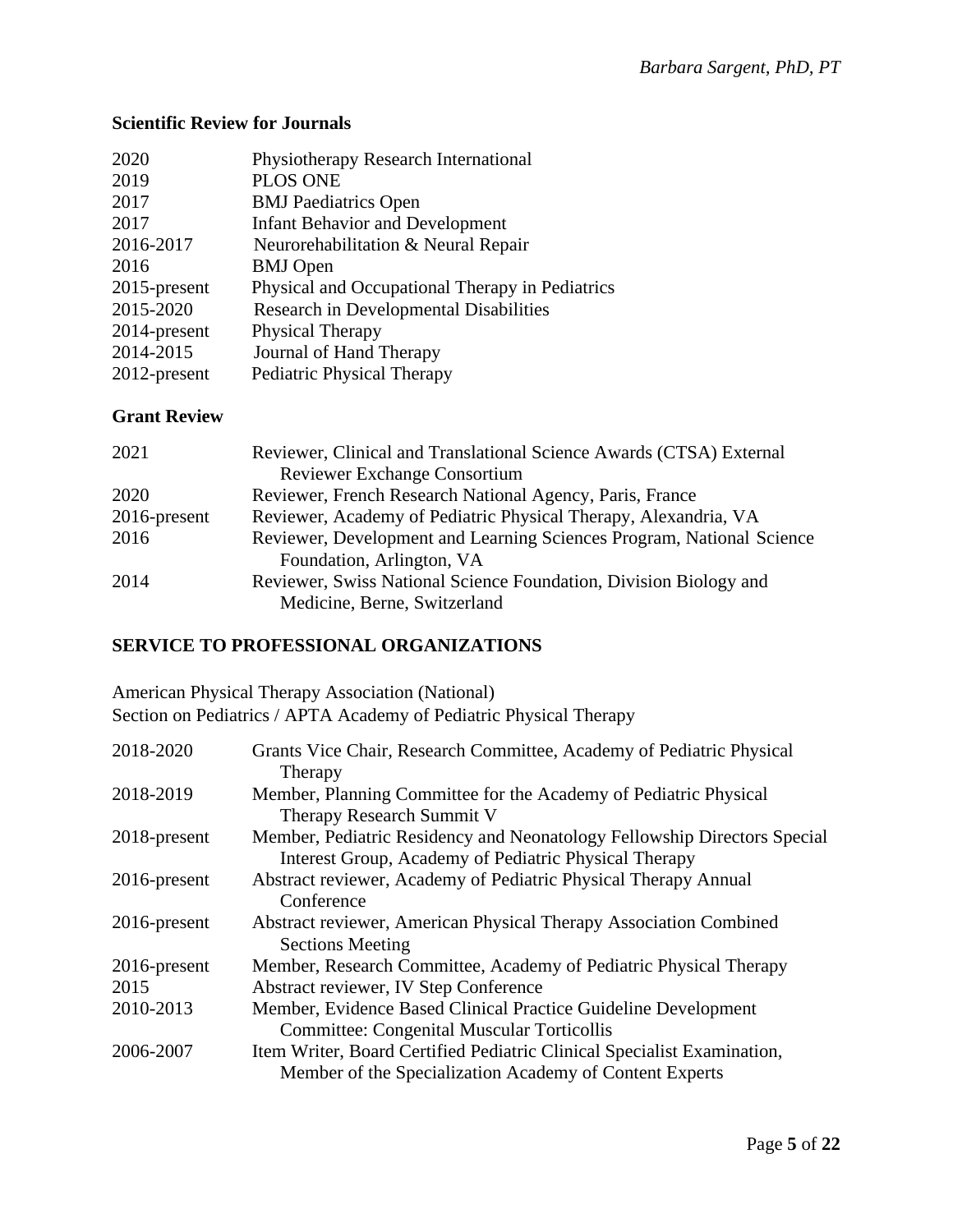World Conference for Physical Therapy 2014-present Abstract reviewer, World Conference for Physical Therapy

#### **COMMUNITY SERVICE**

2013-2016 Special Olympics, Fun Fitness Screenings

# **III. SCHOLARLY ACTIVITY**

*\* indicate USC students/ residents under Dr. Sargent's mentorship; Senior Author is underlined*

## **PUBLICATIONS**

#### **PUBLICATIONS (peer-reviewed)**

- 1. Dusing S, Harbourne R, ….**Sargent B**…Vanderbilt DL. The SIT-PT trial protocol: a dosematched randomized clinical trial comparing 2 physical therapist interventions for infants and toddlers with cerebral palsy. *Phys Ther.* 2022*. In press.*
- 2. Baker A\*, Niles N\*, Kysh L, **Sargent B**. Effect of motor intervention for infants and toddlers with cerebral palsy: a systematic review and meta-analysis. *Pediatr Phys Ther.* 2022*. In press.*
- 3. **Sargent B**, Harbourne R, Moreau NG, et al. Research Summit V: Optimizing transitions from infancy to young adulthood in children with neuromotor conditions. *Pediatr Phys Ther.*  2022*. In press.*
- 4. Kim JA\*, Park S, Fetters L, Eckel SP, Kubo M, **Sargent B**. Quantifying infant exploratory learning. *J Mot Learn Dev.* 2022. *E-pub ahead of print.*
- 5. **Sargent B**, Havens KL, Kubo M, Wisnowski JL, Wu T, Fetters L. Motivating selective motor control of infants at high risk of cerebral palsy using an in-home kicking-activated mobile task: a pilot study. *Phys Ther.* 2022; 102(2), pzab265.
- 6. Kim JA\*, Fetters L, Kubo M, Havens K, Eckel SP, **Sargent B**. Infants born preterm and infants born full-term generate more selective leg joint movement during the scaffolded mobile task. *Infancy.* 2021; 26(5):756-769.
- 7. Kim JA\*, Fetters L, Kubo M, Eckel SP, **Sargent B**. Infants born full-term and preterm increase the height of anti-gravity leg movements during a kick-activated mobile task using a scaffolded task environment. *Infancy.* 2021; 26(1):168-183.
- 8. **Sargent B**, Havens KL, Wisnowski JL, Wu T, Kubo M, Fetters L. In-home kicking-activated mobile task to motivate selective motor control of infants at high risk of cerebral palsy: a feasibility study. *Phys Ther.* 2020; 100(12):2217-2226.
- 9. Coombs A\*, Schilperoort H, **Sargent B**. The effect of exercise and motor interventions on physical activity and motor outcomes during and after medical intervention for children and adolescents with acute lymphoblastic leukemia: a systematic review. *Crit Rev Oncol Hematol.* 2020;152:103004.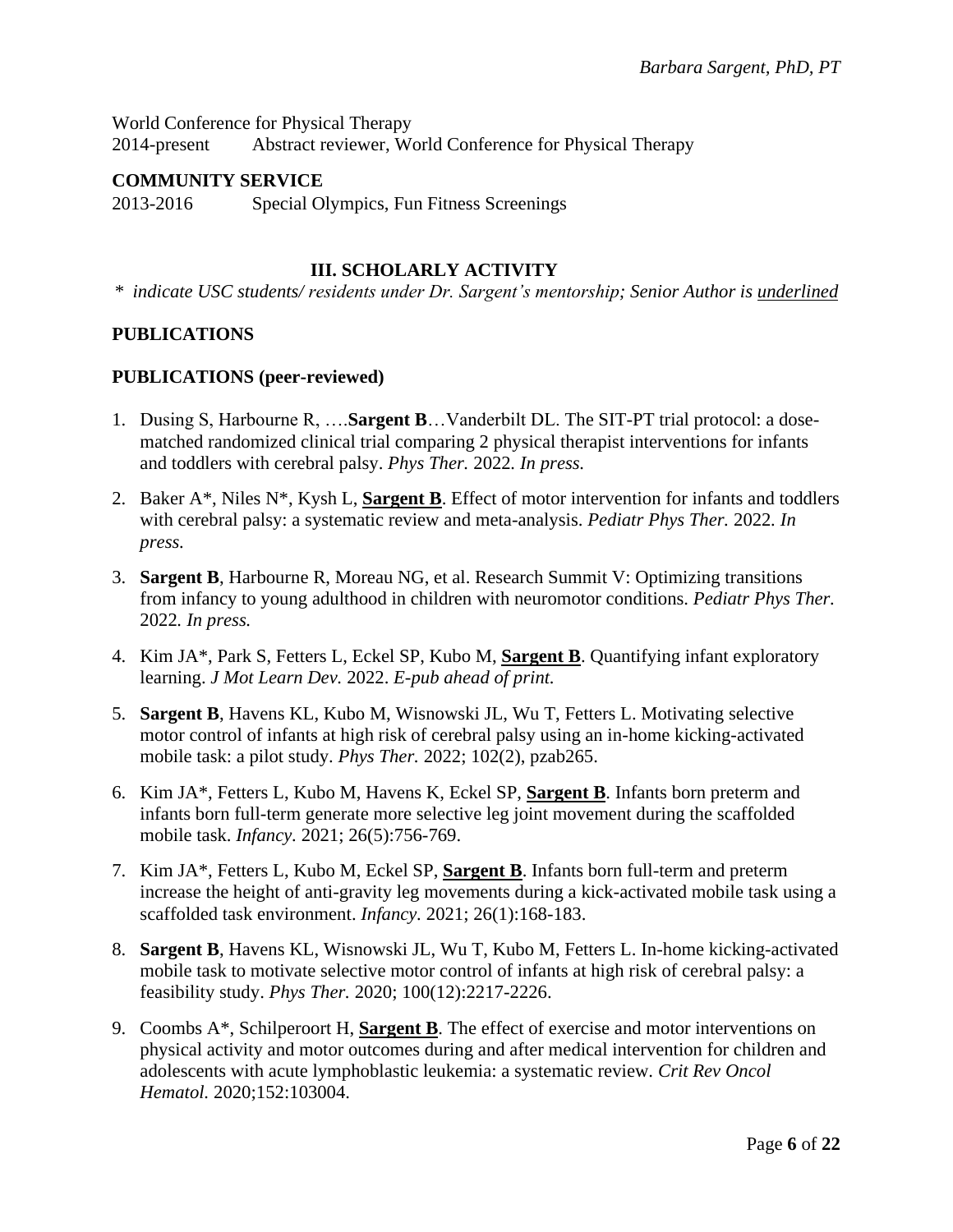- 10. Ruggeri A\*, Dancel A\*, Johnson R, **Sargent B**. The effect of motor and physical activity intervention on motor outcomes of children with autism spectrum disorder: a systematic review. *Autism.* 2020; 24(3):544-568.
- 11. **Sargent B**, Kaplan S, Coulter C, Baker C. Congenital muscular torticollis: bridging the gap between research and clinical practice. *Pediatrics*. 2019;144(2):e20190582.
- 12. Fitter N, Funke R, Pascual JC, Eisenman LE, Dang W, Rosales MR, Bradley NS, **Sargent B**, Smith BA, Mataric MJ. Socially assistive infant-robot interaction: using robots to encourage infant leg motion training*. IEEE Robot Autom Mag. Special issue on socially assistive robotics. Cover photo*. 2019; 26(2):12-23.
- 13. Kaplan S, Coulter C, **Sargent B**. Physical Therapy Management of Congenital Muscular Torticollis: A 2018 Evidence-Based Clinical Practice Guideline from the APTA Academy of Pediatric Physical Therapy. *Pediatr Phys Ther.* 2018; 30(4):240-290. Toby Long Award, best paper published in *Pediatric Physical Therapy* in 2018 ECRI Guidelines Trust:<https://guidelines.ecri.org/brief/882>
- 14. Heidenreich E\*, Johnson R, **Sargent B**. Informing the update to the Physical Therapy Management of Congenital Muscular Torticollis Evidence-Based Clinical Practice Guideline: a systematic review. *Pediatr Phys Ther.* 2018; 30(3):164-175.
- 15. **Sargent B**, Kubo M, Fetters L. Infant discovery learning and lower extremity coordination: influence of prematurity. *Phys Occup Ther Pediatr.* 2018; 38(2):210-225.
- 16. Duff S, **Sargent B**, Kutch J, Berggren J, Leiby B, Fetters L. Using contingent reinforcement to augment muscle activation after perinatal brachial plexus injury: a pilot study. *Phys Occup Ther Pediatr.* 2017; 37(5), 555-565.
- 17. **Sargent B**, Reimann H, Kubo M, Fetters L. Infant intralimb coordination and torque production: influence of prematurity. *Infant Behav Dev.* 2017; 49:129-140*.*
- 18. Peterson S\*, Su J, Szmuszkovicz J, Johnson R, **Sargent B**. Exercise capacity following pediatric heart transplantation: a systematic review. *Pediatr Transplant.* 2017; 21(5). doi:10.1111/petr.12922
- 19. Mendonca B\*, **Sargent B**, Fetters L. The cross-cultural validity of standardized motor development screening and assessment tools: a systematic review. *Dev Med Child Neurol.*  2016;58(12): 1213-1222.
- 20. **Sargent B**, Scholz J, Reimann H, Kubo M, Fetters L. Development of infant leg coordination: exploiting passive torques. *Infant Behav Dev*. 2015; 40:108-121.
- 21. **Sargent B**, Reimann H, Kubo M, Fetters L. Quantifying learning in young infants: tracking leg actions during a discovery-learning task. *J Vis Exp*. 2015; 100, e52841.
- 22. **Sargent B**, Schweighofer N, Kubo M, Fetters L. Infant exploratory learning: influence on leg joint coordination. *PLOS ONE.* 2014; 9(3):e91500.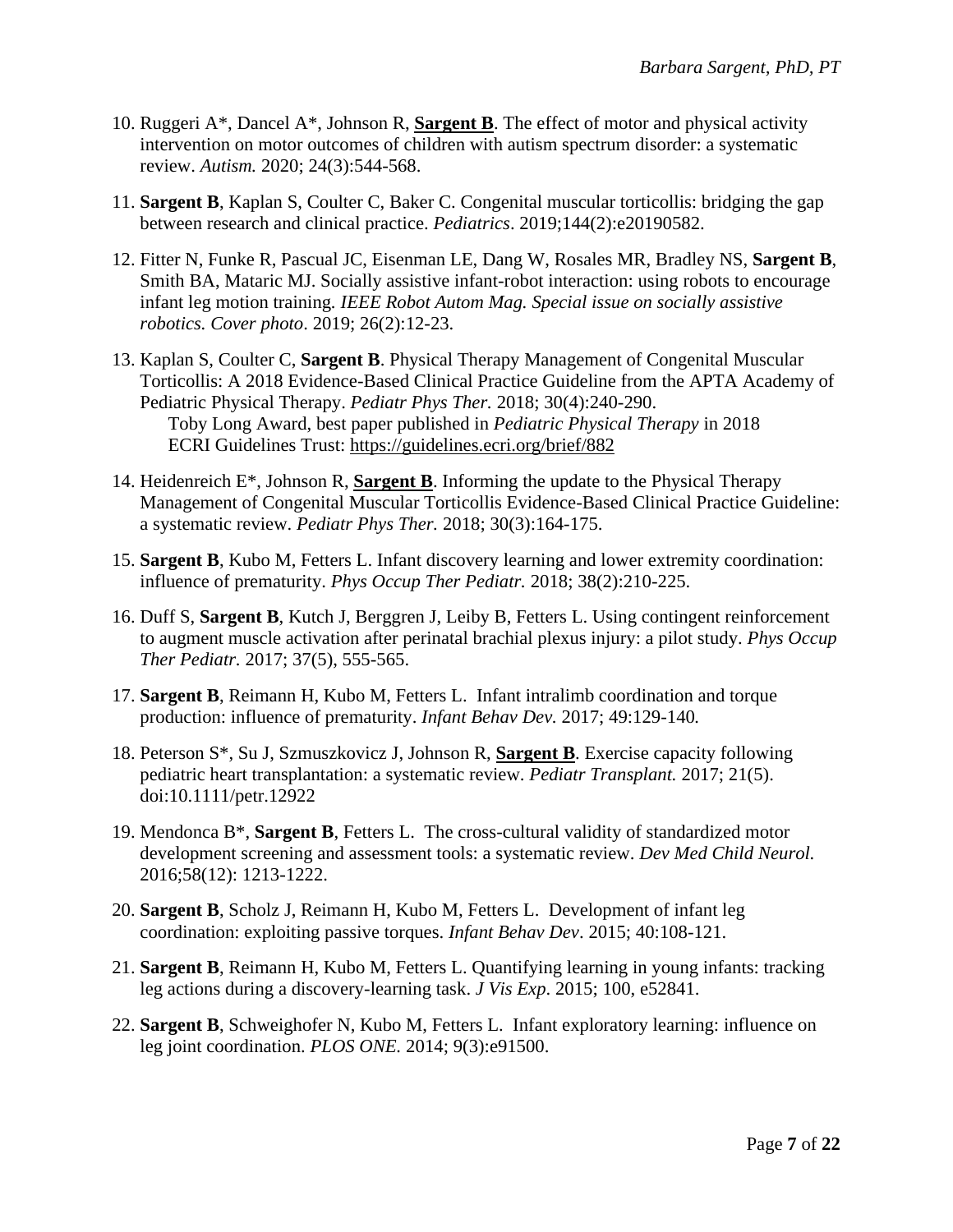23. Lee A, Parmanto B, Saptono A, Pulantara W, **Sargent B**, Figueroa J. The VISYTER telerehabilitation system for globalizing physical therapy consultation: issues and challenges for telehealth implementation. *J Phys Ther Educ*. 2012; 26:90-96.

## **PUBLICATIONS (peer-reviewed conference papers)**

- 1. Deng W, **Sargent B**, Bradley N, Klein L, Rosales M, Pulido JC, Mataric M, Smith, BA. Using socially assistive robot feedback to reinforce infant leg movement acceleration. *2021 30th IEEE International Conference on Robot & Human Interactive Communication (RO-MAN).* Virtual. 2021; 749-756.
- 2. Funke R, Fitter NT, de Armendi JT, Bradley NS, **Sargent B**, Mataric MJ, Smith BA. A data collection of infants' visual, physical, and behavioral reactions to a small humanoid robot. *2018 IEEE Workshop on Advanced Robotics and its Social Impacts (ARSO)*. Genoa, Italy. 2018; 99-104.

# **PUBLICATIONS (others)**

- 1. **Sargent B**, Staudt L, Garg L. Commentary on "Parent-reported PEDI-CAT mobility and gross motor function in infants with cerebral palsy." *Pediatr Phys Ther*. 2021; 33(3):162.
- 2. Peterson S\*, Bennett A, **Sargent B**. Commentary on "Changes in motor development during a four-year follow-up on children with univentricular heart defects." *Pediatr Phys Ther*. 2016; 28(4):452.
- 3. Kim JA\*, **Sargent B**. Commentary on "Ankle movements during supine kicking in infants born preterm." *Pediatr Phys Ther*. 2016;27:303.
- 4. **Sargent B**, Huang C. Commentary on "Behavior during tethered kicking in infants with periventricular brain injury." *Pediatr Phys Ther*. 2015; 27(4):413.
- 5. Flagg J, Flagg P, Beeler L, **Sargent B**. Commentary on "Short-term intensive Neurodevelopmental treatment (NDT) program experiences of parents and their children with disabilities." *Pediatr Phys Ther*. 2015; 27(1):71.
- 6. **Sargent B**, Miller M. Commentary on "The effect of torsional shoe flexibility on gait and stability in children learning to walk." *Pediatr Phys Ther*. 2014; 26(4):417.
- 7. **Sargent B.** Book review on "Gross Motor Function Measure (GMFM-66 & GMFM-88) User's Manual, 2nd edition." *Pediatr Phys Ther*. 2014; 26(3):366-367.
- 8. **Sargent B**, Fetters L. Commentary on "Measuring advanced motor skills in children with cerebral palsy: Further development of the Challenge Module." *Pediatr Phys Ther*. 2014; 26(2):213.
- 9. **Sargent B**, Pate J\*. Commentary on: "Reliability and diagnostic accuracy of clinical test of vestibular function for children." *Pediatr Phys Ther*. 2014;26(2):189-190.
- 10. **Sargent B**, Augustine L. Commentary on "Motor development of infants with univentricular heart. A prospective controlled follow-up study." *Pediatr Phys Ther*. 2013;25(4):451.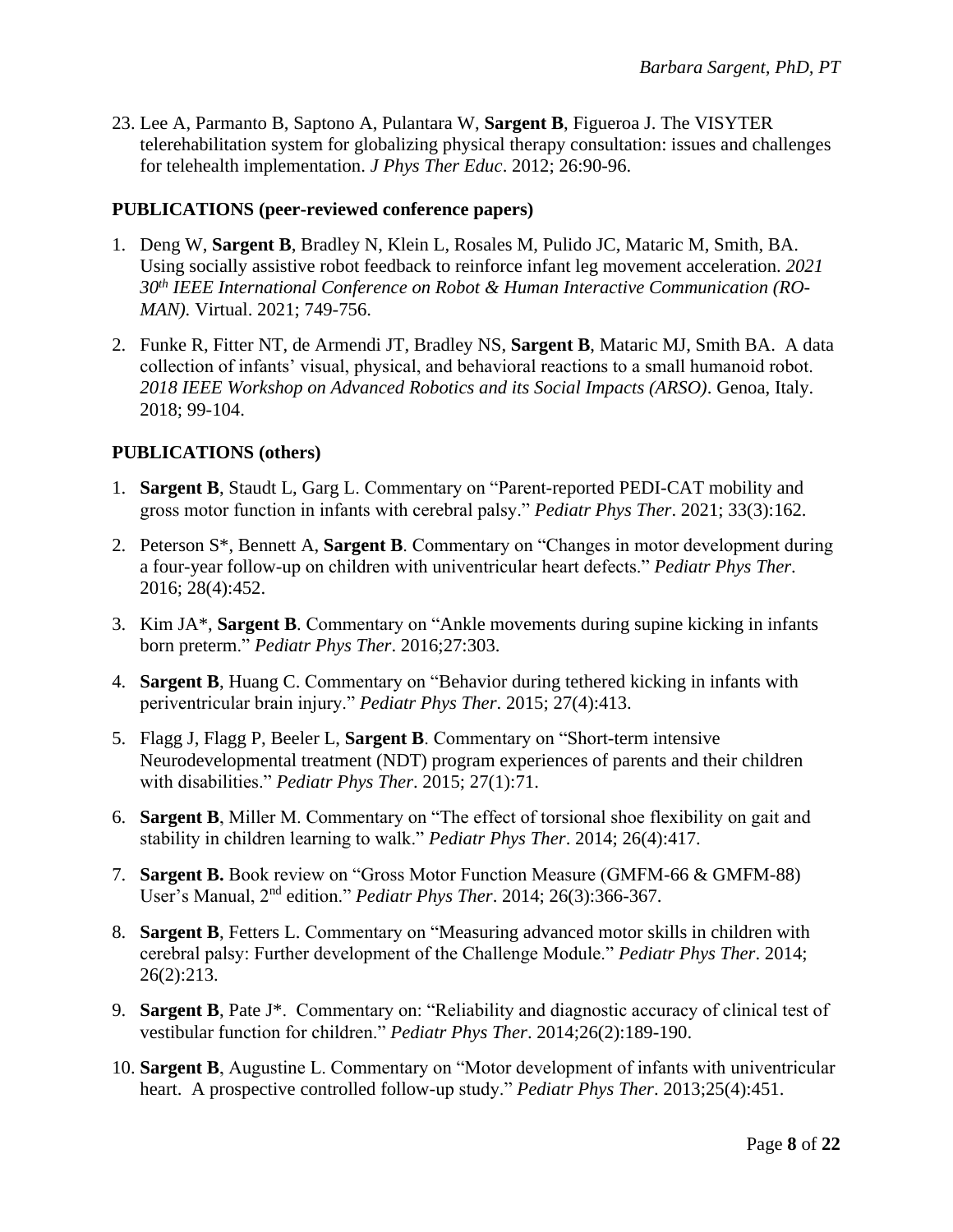11. **Sargent B**, Fetters L. Commentary on "Prediction of motor and functional outcomes in infants born preterm assessed at term." *Pediatr Phys Ther*. 2009;21(1):11.

# **BOOK CHAPTERS**

- 1. **Sargent B**, Coulter C, Kaplan SL (2022). Congenital muscular torticollis and cranial deformation. In R. Palisano, M. Orlin, & J. Schreiber (Eds.), *Campbell's Physical Therapy for Children,* 6th ed. St. Louis, MO: Elsevier Health Sciences. *In press.*
- 2. **Sargent B** (2022). Child with congenital muscular torticollis. In D. Kamat, L. Sivaswamy (Eds.), *Symptom Based Approach to Pediatric Neurology,* New York, NY: Springer Nature. *In press.*
- 3. **Sargent B** (2021). Psychometric properties of standardized tests. In Hadders-Algra M (Ed), *Early detection and early intervention in developmental motor disorders – from neuroscience to participation.* London, UK: Mac Keith Press.
- 4. Smelset N\*, Coulter C, **Sargent B** (2021). Case study: Congenital muscular torticollis. In Effgen S, Fiss A (Eds), *Meeting the Physical Therapy Needs of Children*, 3<sup>rd</sup> ed. Philadelphia, PA: F.A.Davis Company.
- 5. Kaplan SL, **Sargent B**, Coulter C (2017). Congenital muscular torticollis and cranial deformation. In R. Palisano, M. Orlin, & J. Schreiber (Eds.), *Campbell's Physical Therapy for Children,* 5th ed. St. Louis, MO: Elsevier Health Sciences.

# **RESEARCH PRESENTATIONS AT SCIENTIFIC MEETINGS**

# **PRESENTATIONS (peer-reviewed international symposium)**

1. Kolobe T, Heathcock J, Smith B, **Sargent B.** Optimizing movement exploration and mobility in infants at risk for developmental delays or cerebral palsy: timing, content, and dosing. Mini-Symposium. International Conference on Cerebral Palsy and other Childhoodonset Disabilities. June 3, 2016. Stockholm, Sweden.

#### **PRESENTATIONS (peer-reviewed national symposium)**

- 1. **Sargent B**, Brodehl G, Zollars JA. Congenital muscular torticollis and cranial deformation symposium. American Physical Therapy Association New Mexico Virtual Fall Conference. September 18, 2021. Virtual.
- 2. **Sargent B**, Peyton C, Fowler E, Sukal-Moulton T**.** Selective motor control in practice. E-Health Summit: Implementation of Early Detection and Intervention of Cerebral Palsy. August 13, 2021. Virtual.
- 3. Dusing S, Stevenson R, Brown S, **Sargent B**. Goals, methods, and challenges infant intervention trials: a brainstorming session. American Academy of Cerebral Palsy and Developmental Medicine 74<sup>th</sup> Annual Meeting. September 26, 2020. Virtual.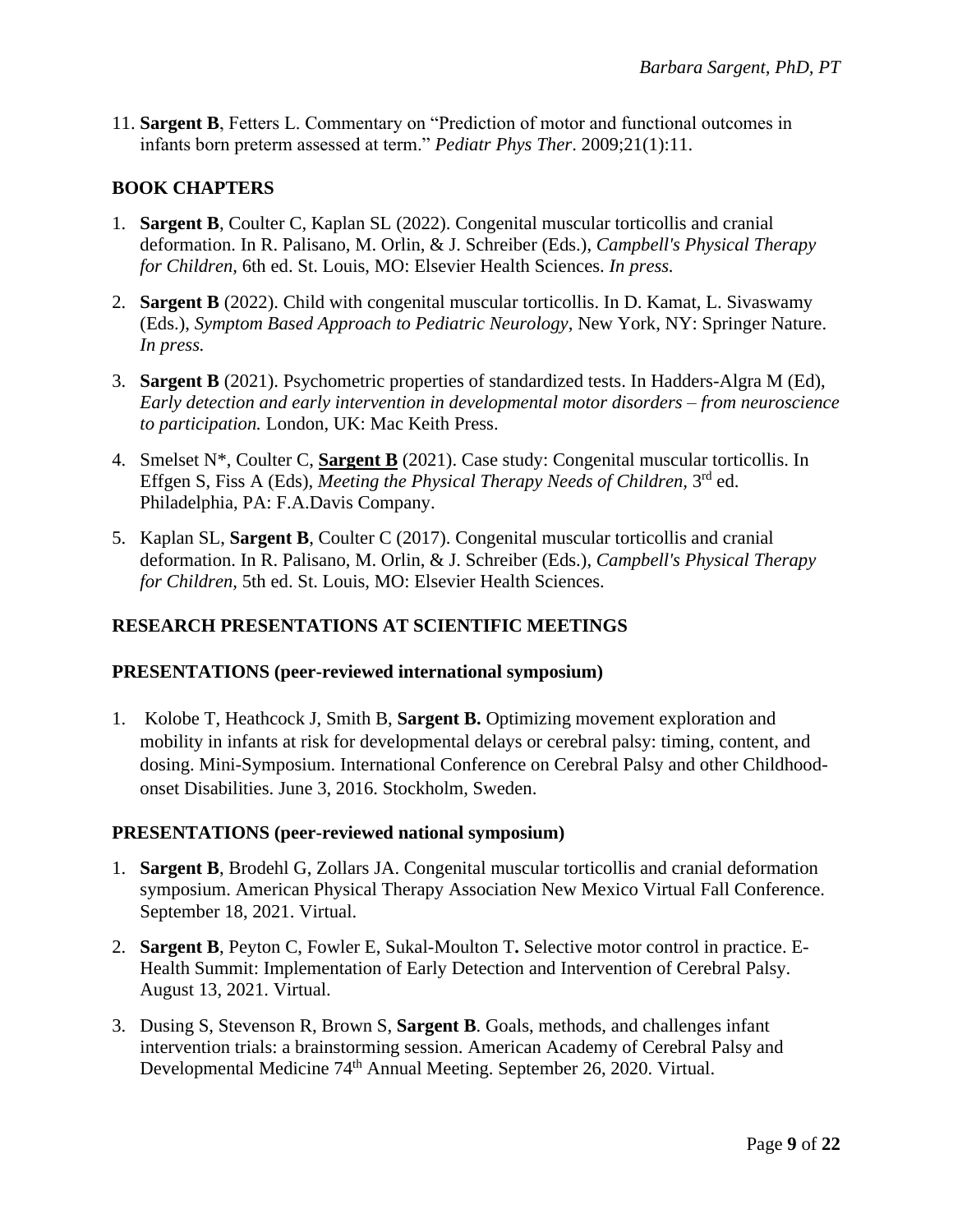- 4. Peyton C, Sukal-Moulton T, Fowler E, **Sargent B.** Selective motor control in practice can it be done in the under 2?. E-Health Summit: Implementation of Early Detection and Intervention of Cerebral Palsy. August 8, 2020. Virtual.
- 5. Peyton C, Sukal-Moulton T, Fowler E, **Sargent B.** Selective motor control of infants and children with cerebral palsy: innovations in assessment and intervention. Combined Sections Meeting, American Physical Therapy Association. February 13, 2020. Denver, CO.
- 6. **Sargent B,** Bompiani E, Kaplan S. Implement the 2018 congenital muscular torticollis clinical practice guideline! Combined Sections Meeting, American Physical Therapy Association. January 26, 2019. Washington DC.
- 7. Gillick B, Galloway C, Kolobe T, **Sargent B**. Advanced technology in early intervention: assessment and integration. American Academy of Cerebral Palsy and Developmental Medicine 72nd Annual Meeting. October 13, 2018. Cincinnati, Ohio.
- 8. **Sargent B**, Friel K, Gillick B, Gordon A*.* Advances in cerebral palsy: innovations in assessment and intervention across the lifespan. American Society of Neurorehabilitation Annual Meeting. November 10, 2017. Baltimore, MD.
- 9. Mendonca B\***, Sargent B**. The cross-cultural validity of current standardized motor development assessments. Section on Pediatrics Annual Conference, 2016. November 11, 2016. Keystone, CO.
- 10. **Sargent B,** Duff, S. Optimizing therapeutic intervention for young infants. Combined Sections Meeting, American Physical Therapy Association. February 7, 2015. Indianapolis, IN.
- 11. Lee A, **Sargent B.** Telehealth pediatric consultation: implications for connecting the classroom and the clinic. Educational Leadership Conference 2012, Education Section of the American Physical Therapy Association. October 6, 2012. Greenwich, CT.

# **PRESENTATIONS (peer-reviewed platform and poster abstracts)**

- 1. Baker A\*, Niles N\*, Kysh L, **Sargent B**. Early intervention effect on children with cerebral palsy: systematic review and meta-analysis. Poster Presentation. Combined Sections Meeting of the American Physical Therapy Association. February, 2022. San Antonio, TX. Abstract published in *Pediatr Phys Ther*. 2022;34(1)97-98.
- 2. Staudt L, **Sargent B,** Thompson R, Fowler E. Can we assess lower extremity selective motor control in infants and toddlers with or at risk for spastic cerebral palsy? Demonstration Poster. American Academy of Cerebral Palsy and Developmental Medicine 75<sup>th</sup> Annual Meeting. October 6, 2021. Virtual. Abstract published in *Dev Med Child Neurol*. 2021.
- 3. Baker A\*, Niles N\*, Kysh L, **Sargent B**. Effect of early motor intervention on motor function of children with or at high risk of cerebral palsy ages 0-3 years: a systematic review and meta-analysis. Poster Presentation. 2021 Early Cerebral Palsy E-Health Summit. August 13-14, 2021.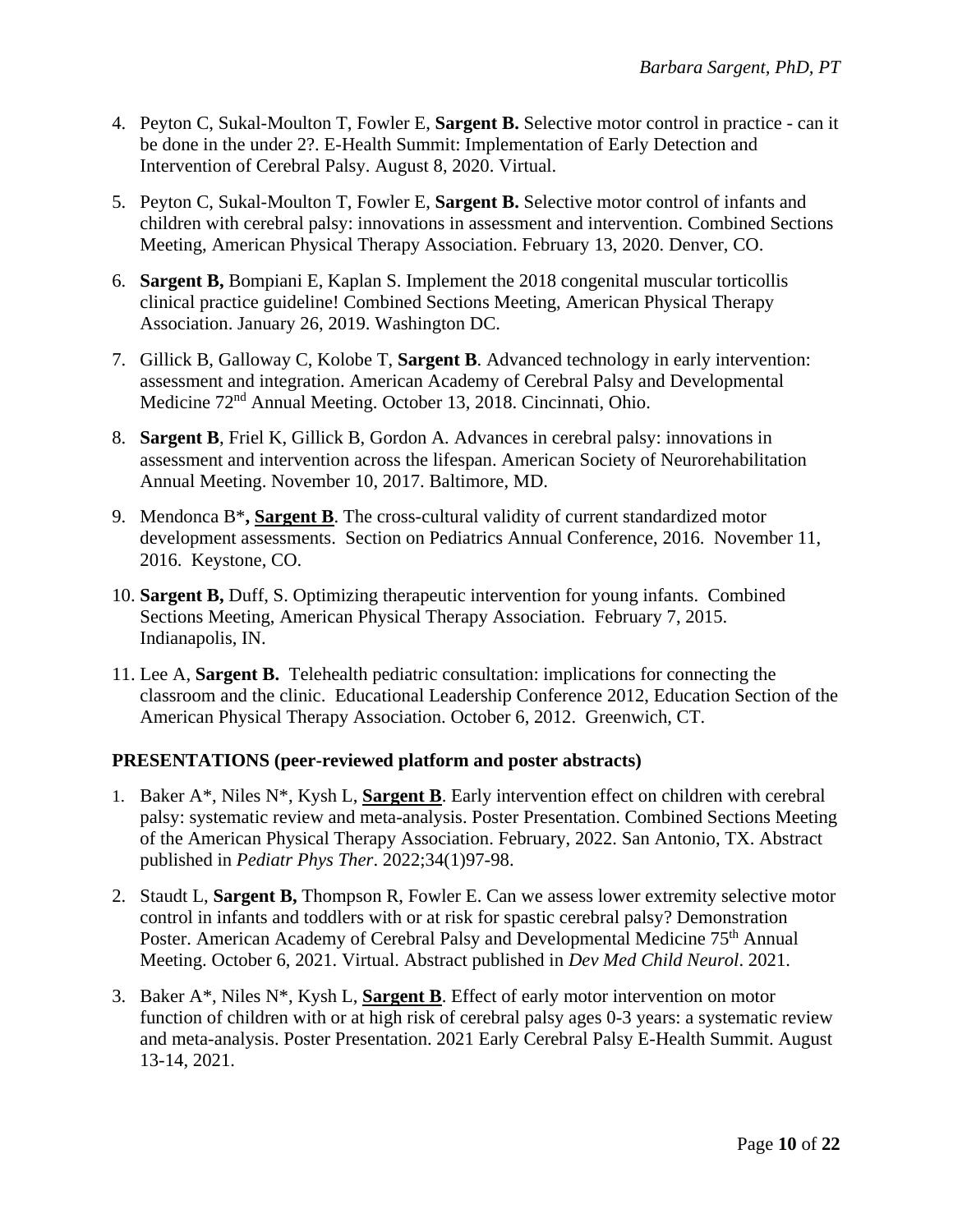- 4. Januszyk D\*, Schafer E\*, Thompson H, **Sargent B**. The effect of exercise and motor interventions for adults with cerebral palsy: a systematic review. Poster Presentation. Combined Sections Meeting of the American Physical Therapy Association. February, 2021. Virtual.
- 5. Januszyk D\*, Schafer E\*, Thompson H, **Sargent B**. The effect of exercise and motor interventions on physical activity and motor outcomes for adults with cerebral palsy: a systematic review. Poster Presentation. Academy of Pediatric Physical Therapy Annual Conference. November 14, 2020. Omaha, NE. Abstract published in *Pediatr Phys Ther*. 2020;32(4):E95-96.
- 6. **Sargent B**, Havens KL, Kubo M, Wisnowski JL, Wu T, Fetters L. Increasing selective hipknee control of infant at high risk for cerebral palsy: a feasibility study. Poster Presentation. E-Health Summit: Implementation of Early Detection and Intervention of Cerebral Palsy. August 8, 2020.
- 7. Deng W, Rosales MR, **Sargent B**, Pulido JC, Mataric MJ, Smith BA. Quantity and variability of infant leg movement during a socially assistive robot reinforced contingent learning paradigm. Poster Presentation. *2020 North American Society for the Psychology of Sport and Physical Activity Conference*. June 2020. Vancouver, BC. Abstract published in *J Sport Exerc Psychol.* 2020;42:S15.
- 8. Duff S, Stevanovic M, Berggren J, **Sargent B**, Kimbel A, Rakovski C, Yaghmaei E, Pidcoe P, Leiby B, Seruya M, Wade E. Rewarding arm activity in infants at risk: feasibility of a home-based program. Poster Presentation. 2020 American Occupational Therapy Association Annual Conference & Expo. March 2020. Abstract published in *Am J Occup Ther*. 2020;74:Suppl 1.
- 9. Coombs A\*, **Sargent B**. Effects of exercise interventions on motor outcomes during and after treatment for children with acute lymphoblastic leukemia: a systematic review. Poster Presentation. Combined Sections Meeting of the American Physical Therapy Association. February 12, 2020. Denver, CO.
- 10. Kim JA\*, **Sargent B**, Fetters L. Infants born full-term and preterm adapt to new task demands. Poster Presentation. Combined Sections Meeting of the American Physical Therapy Association. February 12, 2020. Denver, CO. Abstract published in *Pediatr Phys Ther*. 2020;32(1):E38.
- 11. Coombs A\*, **Sargent B**. The effect of exercise and motor interventions for children and adolescents with acute lymphoblastic leukemia: a systematic review. Poster Presentation. Academy of Pediatric Physical Therapy Annual Conference. November 16, 2019. Anaheim, CA. Abstract published in *Pediatr Phys Ther*. 2019;31(4):E36.
- 12. Kim JA\*, **Sargent B**, Fetters L. Infants born full-term and preterm generate more selective hip-knee movement during a scaffolded learning task. Poster Presentation. Academy of Pediatric Physical Therapy Annual Conference. November 16, 2019. Anaheim, CA. Abstract published in *Pediatr Phys Ther*. 2019;31(4):E43-44.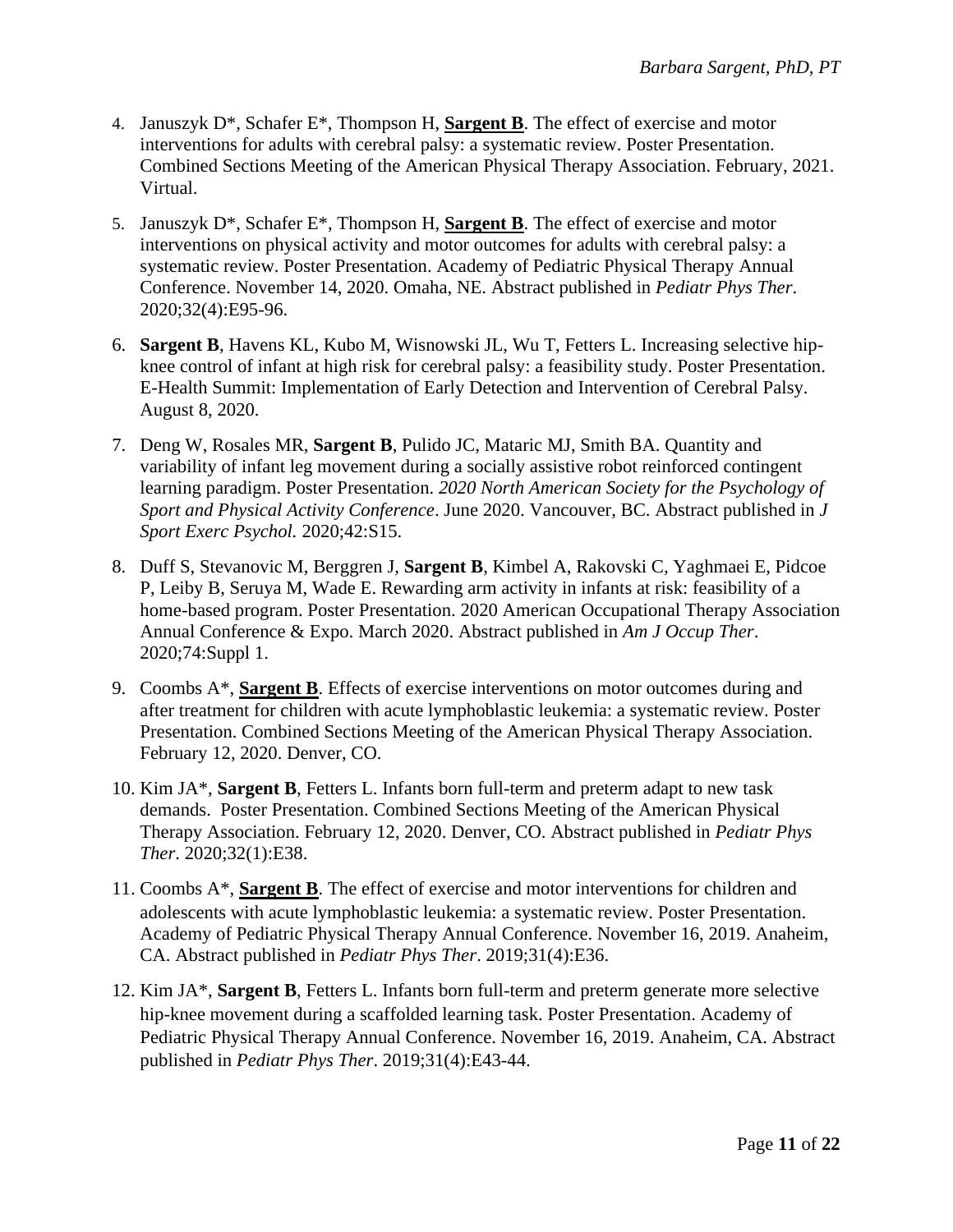- 13. Kim JA\*, **Sargent B**, Fetters L. Exploratory learning to encourage selective leg movement in infants born full-term and very preterm. Poster Presentation. American Academy of Cerebral Palsy and Developmental Medicine Conference. September 19, 2019. Anaheim, CA. Abstract published in *Dev Med Child Neurol*. 2019;61:TE-SP13.
- 14. Ruggeri A\*, Marrone A\*, **Sargent B**. The efficacy of motor intervention to improve motor skills of children with autism spectrum disorder: a systematic review. Poster Presentation. American Physical Therapy Association Combined Sections Meeting. January 25, 2019. Washington, DC. Abstract published in *Pediatr Phys Ther*. 2019;31(1): E62-63.
- 15. Kim JA\*, **Sargent B**, Fetters L. Using exploratory learning to encourage selective hip-knee movement in infants born full-term and preterm. Poster Presentation. American Physical Therapy Association Combined Sections Meeting. January 24, 2019. Washington, DC. Abstract published in *Pediatr Phys Ther*. 2019;31(1):E50-51.
- 16. Kim JA\*, **Sargent B**, Fetters L. Using exploratory learning to encourage selective hip-knee joint movement in infants born full-term and preterm. Poster Presentation. American Society for Neurorehabilitation Annual Meeting. November 2, 2018. San Diego, CA.
- 17. **Sargent B**, Havens K, Winstein C, Fetters L. Motivating selective motor control of infants at high risk for cerebral palsy: a feasibility study. Poster Presentation. American Academy of Cerebral Palsy and Developmental Medicine 72<sup>nd</sup> Annual Meeting. October 13, 2018. Cincinnati, Ohio. Abstract published in *Dev Med Child Neurol*. 2018;60:S3.
- 18. Kim JA\*, **Sargent B**, Fetters L. Infants learn and change movement! Platform Presentation. Movement and Cognition at Harvard Medical School. July 27, 2018. Boston, MA.
- 19. Kim JA\*, Shivakumar A, **Sargent B**, Fetters L. Infants learn and change movement! Poster Presentation. International Congress of Infant Studies. July 1, 2018. Philadelphia, PA.
- 20. Ruggeri A\*, Marrone A\*, Johnson R, **Sargent B**. Efficacy of motor interventions on gross motor outcomes in children with autism spectrum disorder: a systematic review. Poster Presentation. Making Lifelong Connections: Taking the Next Steps Conference. April 13, 2018. Tampa, FL.
- 21. **Sargent B**, Havens K, Marcione N, Winstein C, Fetters L. Increasing selective hip-knee control of infants at high risk for cerebral palsy: a feasibility study. Platform Presentation. Combined Sections Meeting. American Physical Therapy Association. February 22, 2018. New Orleans, LA. Abstract published in *Pediatr Phys Ther*. 2018:30(1):E5.
- 22. **Sargent B**, Havens K, Marcione N, Winstein C, Fetters L*.* Increasing selective hip-knee control of infants at high risk for cerebral palsy: a feasibility study. Poster Presentation. American Society of Neurorehabilitation Annual Meeting. Nov 10, 2017. Baltimore, MD.
- 23. **Sargent B**, Havens K, Marcione N, Winstein C, Fetters L*.* Increasing selective hip-knee control of infants at high risk for cerebral palsy: a feasibility study. Poster Presentation. Neuroscience 2017, Society for Neuroscience. Nov 15, 2017. Washington, DC.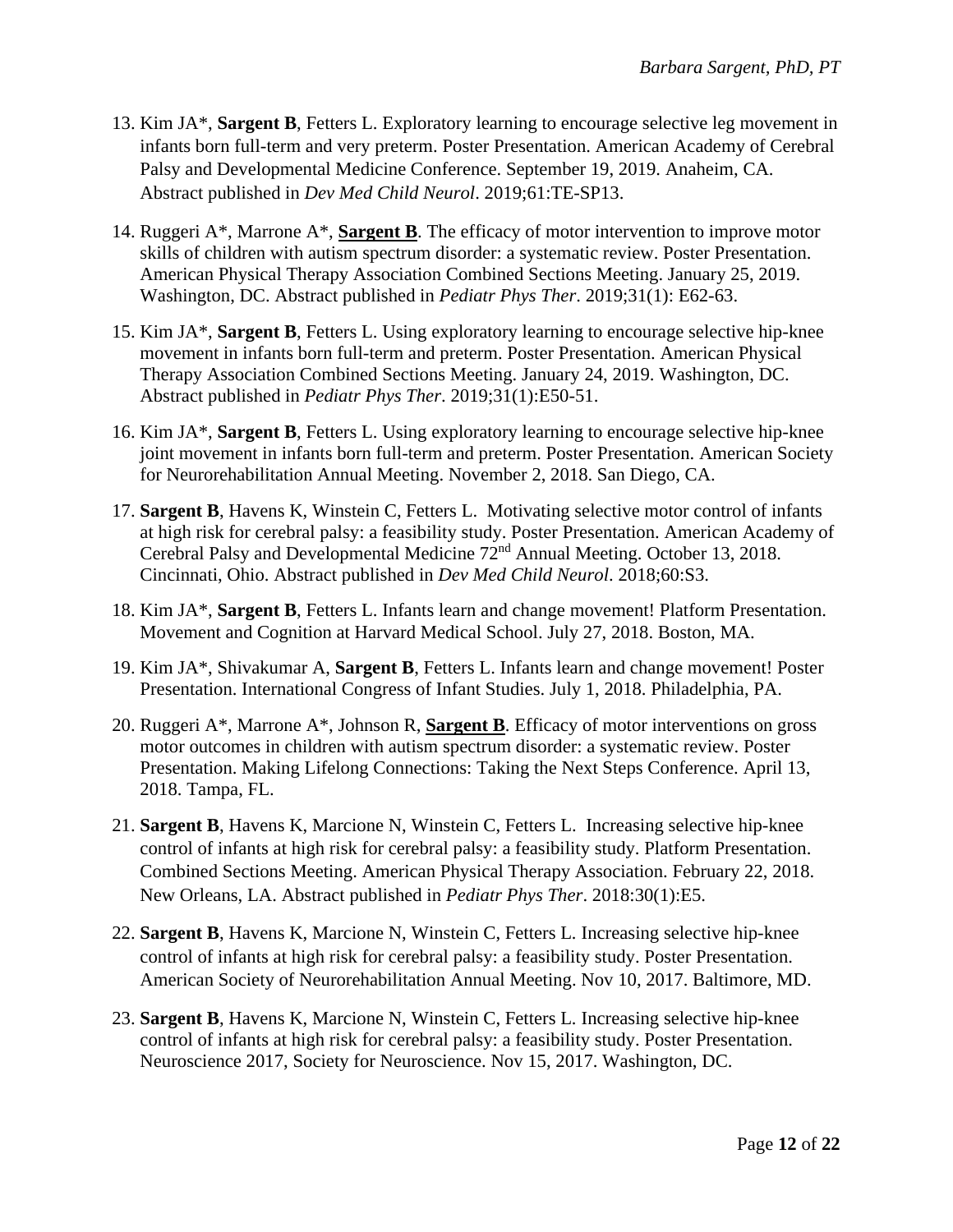- 24. **Sargent B**, Schweighofer N, Kubo M, Fetters, L. Infant exploratory learning and leg joint coordination; influence of prematurity. Poster Presentation. IV Step 2016: Prevention, Prediction, Plasticity, and Participation. Pediatric and Neurology Sections of the American Physical Therapy Association. July 17, 2016. Columbus, Ohio.
- 25. **Sargent B**, Havens K, Winstein C, Fetters L, Peterson B, Lepore N*.* Increasing selective leg control of infants at high risk for cerebral palsy: a feasibility study. Poster Presentation. Translational Science 2016, Association for Clinical and Translational Science. April 14, 2016. Washington, DC.
- 26. **Sargent B**, Kubo M, Fetters L*.* Infant discovery-learning and lower extremity coordination: influence of prematurity. Platform Presentation. Combined Sections Meeting. American Physical Therapy Association. February 19, 2016. Anaheim, CA. Abstract published in *Pediatr Phys Ther*. 2016:28(1):E5-6
- 27. **Sargent B**, Schweighofer N, Fetters L. Infant exploratory learning and leg joint coordination: influence of prematurity. Platform Presentation. American Academy of Cerebral Palsy and Developmental Medicine 69<sup>th</sup> Annual Meeting. October 23, 2015. Austin, Texas. Abstract published in *Dev Med Child Neurol*. 2015;57:G1.
- 28. Duff S, **Sargent B**, Kutch J, Berggren J, Fetters L. Self-generated feedback to increase muscle activation in children. Poster Presentation. American Academy of Cerebral Palsy and Developmental Medicine 69<sup>th</sup> Annual Meeting. October 23, 2015. Austin, Texas. Abstract published in *Dev Med Child Neurol*. 2015;57:SP18.
- 29. Duff S, **Sargent B**, Kutch J, Berggren J, Fetters L. Increasing muscle activation in children after neurological injury with contingent reinforcement. Poster Presentation. Neuroscience 2015, Society for Neuroscience Annual Meeting. October 19, 2015. Chicago, Illinois.
- 30. Duff S, **Sargent B**, Kutch J, Berggren J, Fetters L. Self-generated feedback to increase muscle activation in children. Platform Presentation. American Society of Hand Therapists Annual Conference. October 9, 2015. Denver, Colorado.
- 31. **Sargent B,** Reimann H, Kubo M, Fetters, L. Hip and knee force generation during infant kicking: influence of prematurity. Poster Presentation. Combined Sections Meeting, American Physical Therapy Association. February 7, 2015. Indianapolis, IN. Abstract published in *Pediatr Phys Ther*. 2015:27(1):E52.
- 32. **Sargent B**, Fetters L, Schweighofer N. Infant exploratory learning: influence of prematurity. Platform Presentation. International Society for Developmental Psychobiology 47<sup>th</sup> Annual Meeting. November 13, 2014. Washington, DC. Abstract published in *Dev Psychobiol*, 2015:57:S29.
- 33. **Sargent B**, Scholz JP, Reimann H, Kubo M, Fetters L. Development of infant leg coordination: exploiting passive torques. Poster Presentation. Section on Pediatrics Annual Conference 2014. October 24, 2014. St. Louis, MO. Abstract published in *Pediatr Phys Ther*. 2014:26(4):482.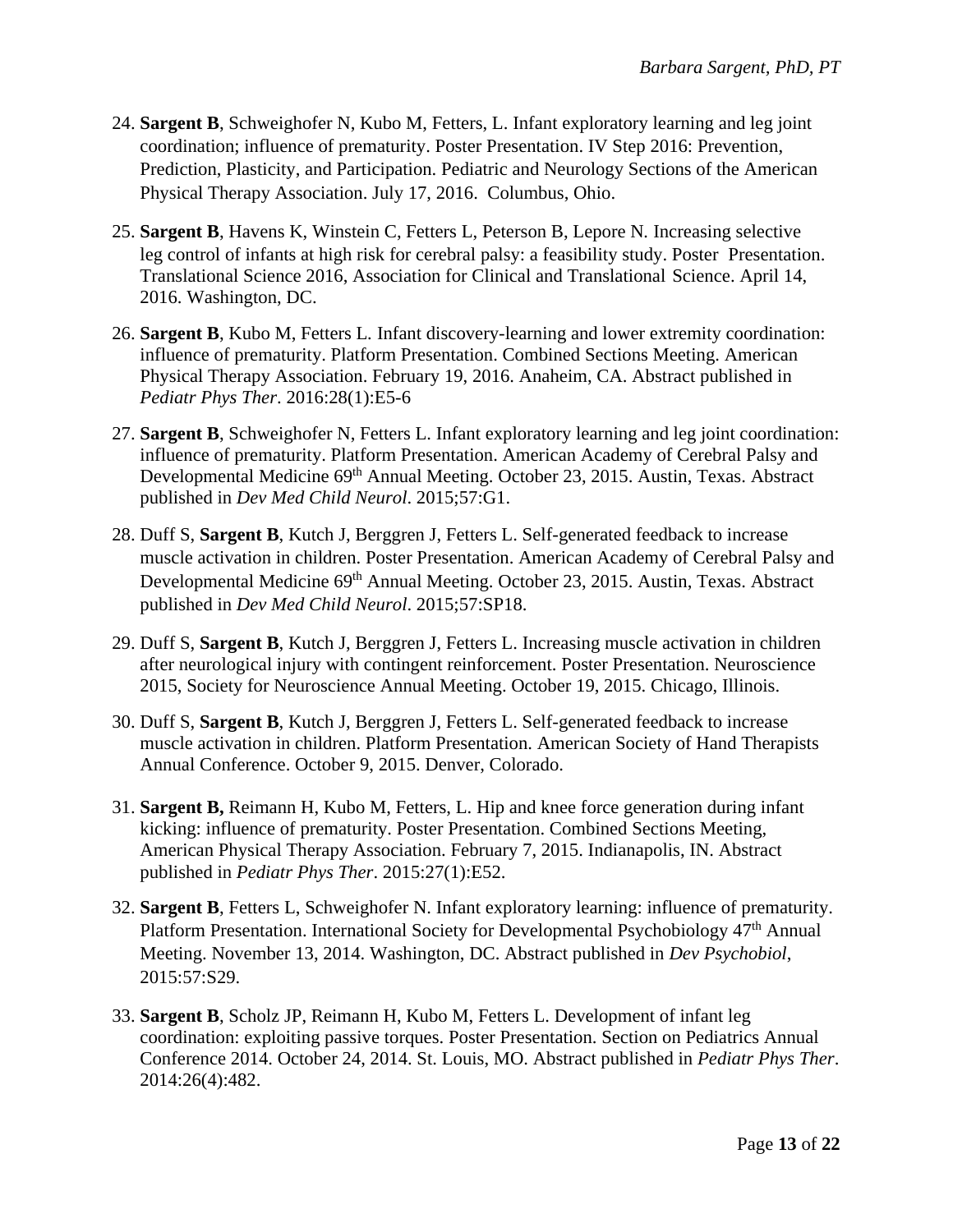- 34. **Sargent B**, Fetters L, Schweighofer N. Learning strategies of young preterm and term infants. Poster Presentation. Annual Meeting, American Society of Neurorehabilitation. November 7, 2013. San Diego, CA.
- 35. **Sargent B,** Fetters L, Schweighofer N. Infant learning of task-specific action: influence of prematurity. Poster Presentation. Combined Sections Meeting, American Physical Therapy Association. January 23, 2013. San Diego, CA. Abstract published in: *Pediatr Phys Ther.* 2013;25(1):122.
- 36. **Sargent B,** Kim SS, Schweighofer N, Fetters L. The contribution of exploration to learning in young infants. Poster Presentation. Neuroscience 2012, Society for Neuroscience Annual Meeting. October 17, 2012. New Orleans, LA.
- 37. Nagel M, **Sargent B**, Baker D. Relations between gross motor, fine motor, and cognitive development among preterm infants. Poster Presentation. 10<sup>th</sup> National Conference on Child Health Psychology. April 2006. Florida.

## **PRESENTATIONS (invited national / state / local)**

- 1. **Sargent B.** Cerebral palsy: physical therapy management throughout the lifespan. Webinar. Neuroconsortium consisting of Neurologic Physical Therapy Residency Programs. Summer/Fall 2018-present. Los Angeles, CA.
- 2. **Sargent B**. Early diagnosis and intervention of infants at high risk for cerebral palsy. CAL-PT-FUND Research symposium: early interventions in pediatric physical therapy, California Physical Therapy Association, November 12, 2017. Los Angeles, CA.
- 3. **Sargent B.** Cerebral palsy and autism spectrum disorders: physical therapy management throughout the lifespan. Webinar. Neuroconsortium consisting of Neurologic Physical Therapy Residency Programs. Fall 2015-2017. Los Angeles, CA.
- 4. **Sargent B**, Surfas S. Pediatrics Panel. Annual Interprofessional Health Symposium, University of Southern California. November 1, 2014. Los Angeles, CA.
- 5. **Sargent B**. Case study. Sykes Symposium on Pediatric Physical Therapy, Health, and Development. March 17, 2012. Los Angeles, CA.

#### **NEWS RELEASES**

- 1. Seeker: From rolling to walking how babies learn to move. 2021 [\(click here\)](https://www.seeker.com/videos/health/from-rolling-to-walking-how-babies-learn-to-move)
- 2. Gammon K. USC physical therapy researcher Barbara Sargent aims to detect cerebral palsy in infants earlier than ever before. 2019 [\(click here\)](https://pt.usc.edu/2019/02/19/usc-physical-therapy-researcher-barbara-sargent-is-interested-in-learning-more-about-how-to-detect-cerebral-palsy-in-infants-and-provide-early-intervention/)
- 3. Gammon K. Gaming system helps young babies kick their way to health. *Popular Science*. 2014. [\(click here\)](https://www.popsci.com/blog-network/kinderlab/gaming-system-helps-young-babies-kick-their-way-health/)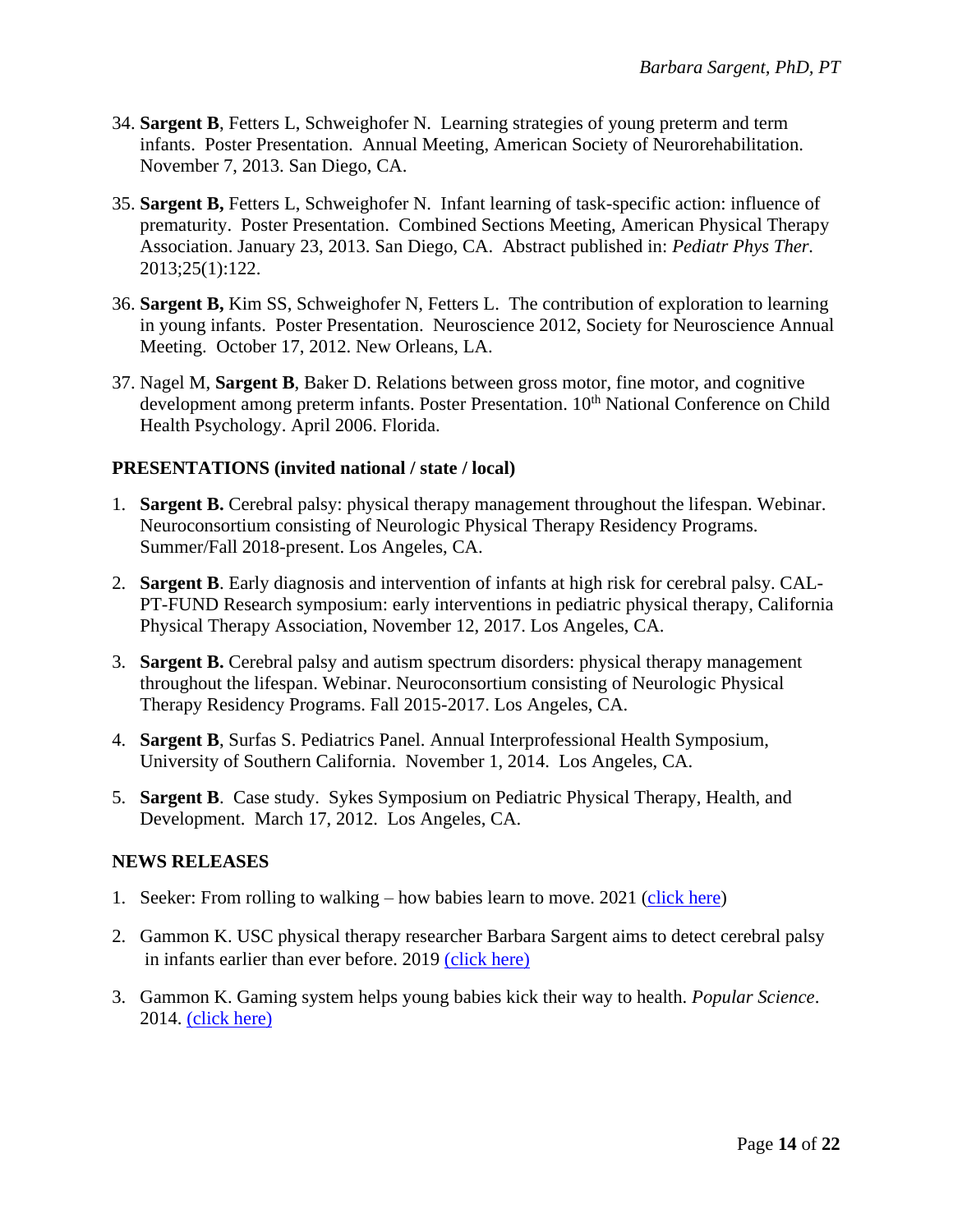## **IV. GRANTS**

#### **CURRENTLY FUNDED GRANTS**

- 02/01/22-1/31/23 Therapeutic Intervention Supporting Development from the Neonatal Intensive Care Unit (NICU) to 6 months for Infants Post Hypoxic Ischemic Encephalopathy. NIH National Pediatric Rehabilitation Resource Center (C-Progress; 5P2CHD101912-02; PI: Ramey, S). Subaward No: 412579-19758. ClinicalTrials.gov Identifier: NCT05130528. \$25,000 PI: Sargent, B; Dusing, S The purpose of this pilot clinical trial is to evaluate the feasibility of a therapeutic intervention designed to support the development of infants with hypoxic ischemic encephalopathy from NICU to 6 months.
- 1/1/21-6/30/22 Development of a Research Consortium and Planning a Proposal to evaluate the Efficacy of STEPS\_H2 – Supporting Transitions by Enhancing Parent Support from Hospital to Home. APTA Academy of Pediatric Physical Therapy Planning Grant. \$36,000 PI: Dusing, S Role: Co-I The focus of this planning grant is to establish an interdisciplinary consortium and plan a clinical trial investigating the effects of a welldefined intervention to provide developmental support in the Neonatal
- 9/1/20-8/31/22 Identification and Targeted Intervention for Selective Motor Control of the Lower Extremities in Infants and Toddlers. Cerebral Palsy Foundation Grant. \$10,000 PI: Fowler, E Role: Consultant The purpose of this project is to develop the Selective Control Assessment of the Lower Extremities for children from 3 months to 4 years of age (Mini-SCALE) and to develop an early intervention to promote selective movement of the lower extremities.

Intensive Care Unit and during the transition to home.

5/1/20-4/30/25 Evaluation of the Efficacy of a Physical Therapy Intervention Targeting Sitting and Reaching for Young Children with Cerebral Palsy. NIH, NICHD R01HD101900-01. ClinicalTrials.gov Identifier: NCT04230278. \$3,043,834 PIs: Dusing S, Harbourne R. Role: Co-I The purpose of this multisite clinical trial is to evaluate the efficacy of a physical therapy intervention designed to advance sitting and reaching skills with the ultimate goal of improving cognitive skills of infants with cerebral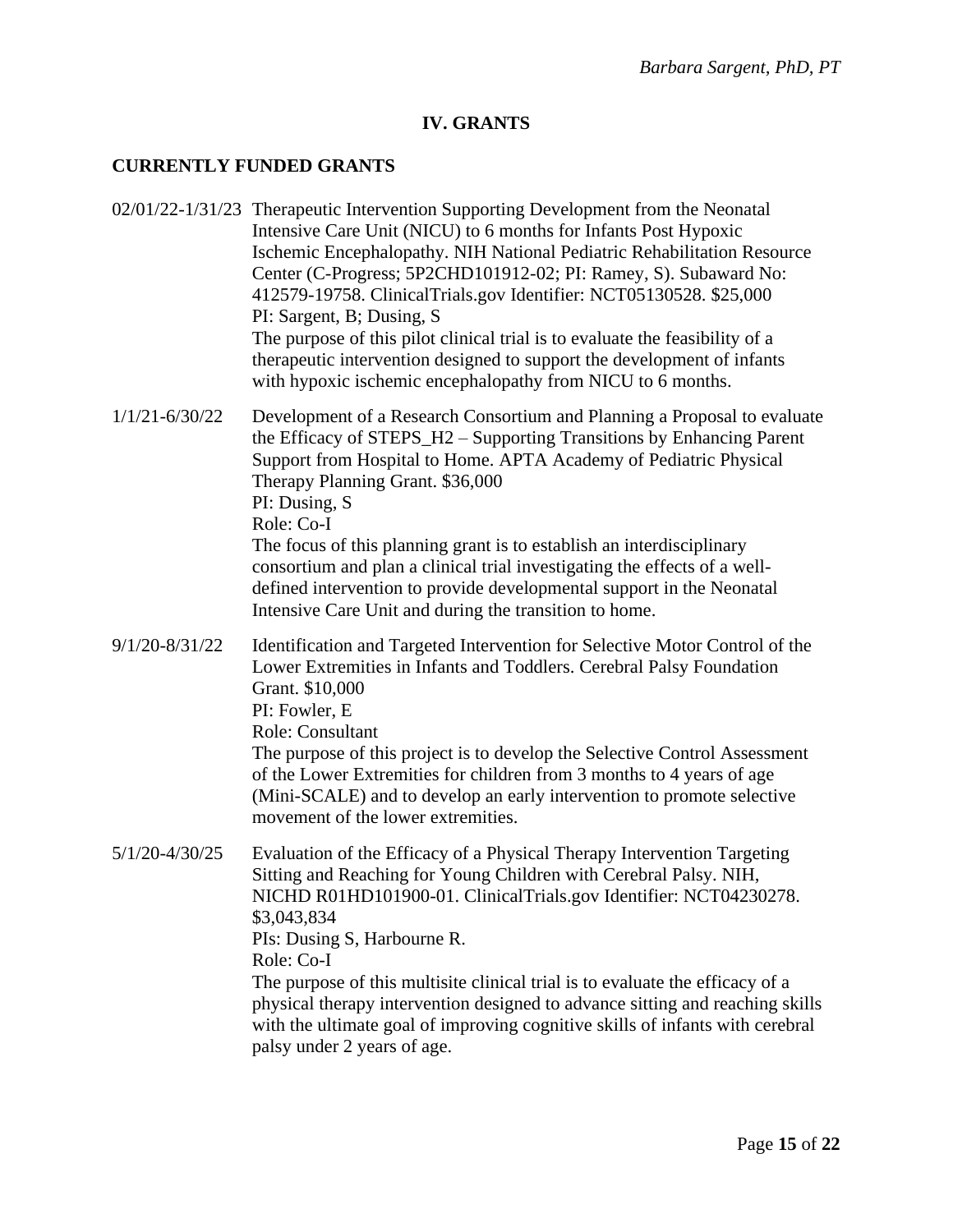| $3/1/20 - 2/28/22$       | Corbett Ryan-Northwestern-Shirley Ryan AbilityLab-Lurie Children's<br>Infant Early Detection, Intervention and Prevention Project: Sensor<br>validation and machine learning algorithm. Patrick G. and Shirley W. Ryan<br>Foundation. \$141,100<br>PI: Leiber, R<br>Role: PI for USC site<br>The purpose of this project is sensor validation and the development of<br>a machine learning algorithm to detect atypical leg movements in early<br>infancy that predict later motor/developmental delay. |
|--------------------------|---------------------------------------------------------------------------------------------------------------------------------------------------------------------------------------------------------------------------------------------------------------------------------------------------------------------------------------------------------------------------------------------------------------------------------------------------------------------------------------------------------|
| 1/1/19-06/30/22          | Quantifying selective motor control in infants at high risk for cerebral<br>palsy. Foundation for Physical Therapy Pediatric Research Grant. \$40,000<br>Role: PI<br>The purpose of this cohort study is to characterize the developmental<br>trajectory of selective leg joint control of infants at high risk for cerebral<br>palsy and to determine if active engagement in specific functional tasks<br>(foot reaching, taking steps on treadmill) increases selective hip-knee<br>control.         |
|                          | 12/1/18-11/30/22 Understanding selective motor control of infants at high risk for cerebral<br>palsy. APTA Academy of Pediatric Physical Therapy Grant. Grant #<br>2018_RG01. \$29,831<br>Role: PI<br>The purpose of this study is to characterize the developmental trajectory of<br>selective leg joint control of infants at high risk for cerebral palsy and to<br>determine if active engagement in specific functional tasks (foot reaching,                                                      |
| $10/1/17 - 5/31/22$      | taking steps on treadmill) increases selective hip-knee control.<br>Home-based biofeedback to augment recovery after perinatal brachial<br>plexus injury. American Foundation for Surgery of the Hand Grant.<br>PI: Duff S<br><b>Role: Consultant</b><br>The purpose of this clinical trial is to test the feasibility of a parent-led 2-<br>week home-based biofeedback intervention for infants with perinatal<br>brachial plexus injury.                                                             |
| <b>COMPLETED FUNDING</b> |                                                                                                                                                                                                                                                                                                                                                                                                                                                                                                         |

 9/13/21-12/3/21 University of Southern California Provost Research Fellowship. Scholar: Lin, Naomi (scholar) Role: Mentor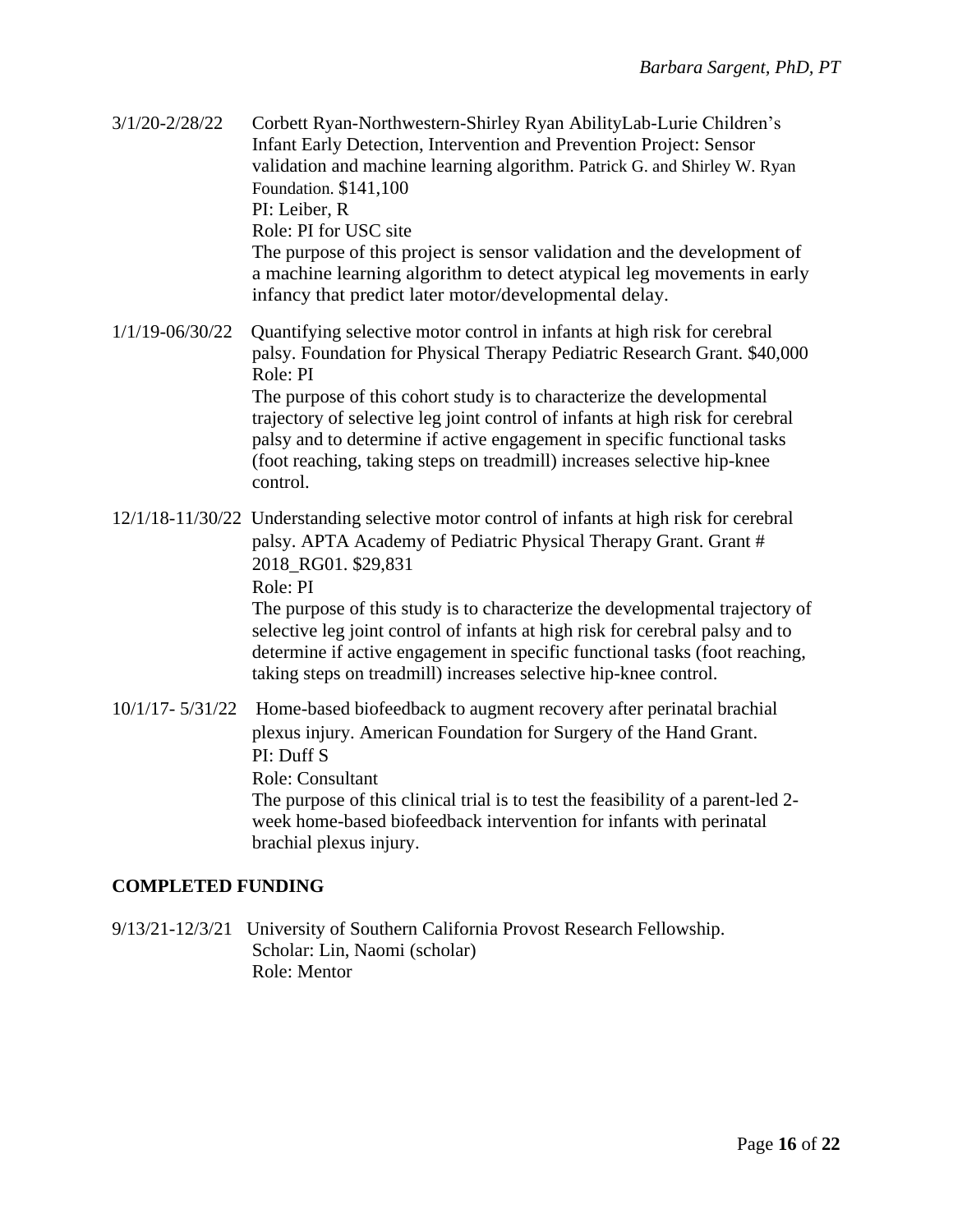| $9/1/16 - 8/31/21$  | Rehabilitation Research Career Development Program, National Center<br>for Medical Rehabilitation Research (NICHD), NIH. Grant# K12<br>HD055929<br>PI: Ottenbacher<br>Role: Scholar<br>The purpose of the training is to become a leading independent clinical<br>investigator in the study of rehabilitation interventions to optimize<br>functional outcomes of infants and children with movement dysfunction.                                                                                                                     |
|---------------------|---------------------------------------------------------------------------------------------------------------------------------------------------------------------------------------------------------------------------------------------------------------------------------------------------------------------------------------------------------------------------------------------------------------------------------------------------------------------------------------------------------------------------------------|
| $5/17/21 - 8/13/21$ | University of Southern California Provost Research Fellowship.<br>Scholar: Lin, Naomi (scholar)<br>Role: Mentor                                                                                                                                                                                                                                                                                                                                                                                                                       |
|                     | 12/1/18-11/30/20 Using exploratory learning to encourage selective hip-knee movement in<br>infants born full-term and very preterm. APTA Academy of Pediatric<br>Physical Therapy Grant. Grant #2018_MG01. \$10,000.<br>PI: Kim J<br>Role: mentor<br>The purpose of this cohort study is to determine if infants born very<br>preterm exhibit more selective hip-knee movement when participating in a<br>Scaffolded Mobile Task.                                                                                                     |
|                     | 9/14/18-11/30/18 University of Southern California Provost Research Fellowship.<br>Scholar: Limlingan J (scholar)<br>Role: mentor                                                                                                                                                                                                                                                                                                                                                                                                     |
| $5/17/18 - 08/1/18$ | University of Southern California Provost Research Fellowship.<br>Scholar: Limlingan J (scholar)<br>Role: mentor                                                                                                                                                                                                                                                                                                                                                                                                                      |
| $1/1/16 - 12/31/17$ | Effects of an in-home motor learning program on the leg coordination of<br>infants at high risk for cerebral palsy. American Physical Therapy<br>Association Section on Pediatrics Grant Award. Grant #2015 2RG02.<br>\$30,000<br>Role: PI<br>The purpose of this cohort study is to determine if infants at high risk for<br>cerebral palsy will generate more mature leg coordination patterns when<br>participating in an in-home motor learning intervention 8 minutes/day, 5<br>days/week for 6 weeks.                           |
| $7/1/15 - 06/30/16$ | Effects of an in-home Kicking Activated Mobile training program on the<br>leg coordination patterns of preterm infants at high risk for cerebral palsy.<br>Mentored Career Development in Clinical and Translational Science<br>Program (SC CTSI). NIH, NCATS UL1TR001855/UL1TR000130.<br>Role: scholar<br>The purpose of the training is to become a leading independent clinical<br>investigator in the study of rehabilitation interventions to optimize<br>functional outcomes of infants and children with movement dysfunction. |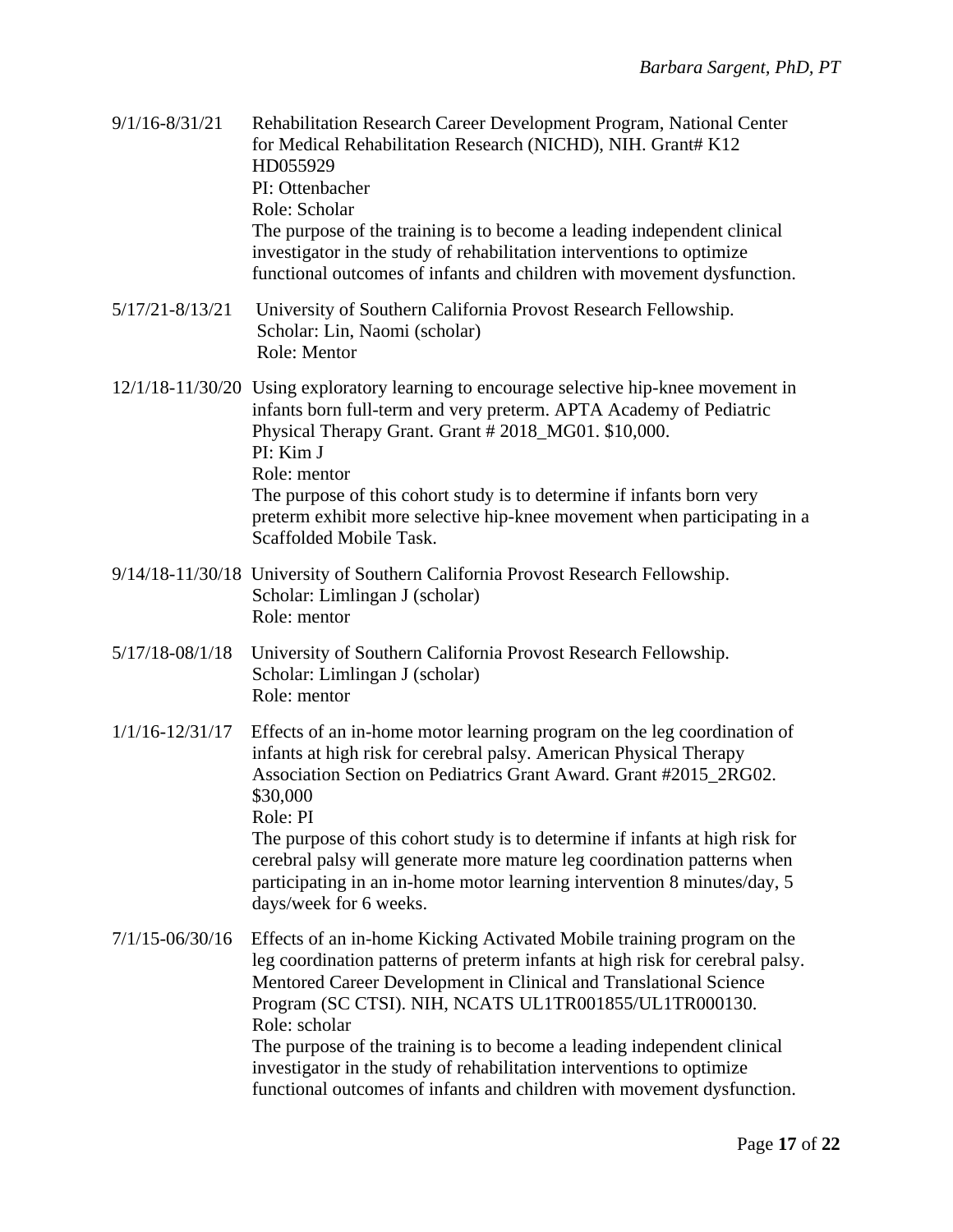7/1/14-6/30/15 Development and validity of an in-home Infant Kicking Activated Mobile. Zumberge Fund Individual Grant Program, USC Office of the Provost. \$24,999.

Role: PI

The purpose of this project is to further develop and validate the in-home Kicking Activated Mobile (iKAM) system, including validation of the hipknee coordination patterns obtained from the in-home iKAM using Microsoft Kinect with the lab-based iKAM using the Optotrak Motion Capture system, and assess the feasibility of the iKAM system for the home setting.

3/15/14-06/30/15 Development and validity of an in-home Infant Kicking Activated Mobile. Southern California Clinical and Translational Science Institute (SC CTSI) Research Grant. NIH, NCATS UL1TR001855/UL1TR000130. \$30,000. Role: PI

> The purpose of this project is to develop an in-home infant Kicking Activated Mobile (iKAM) system which both activates an infant mobile based on an infant's leg actions and captures the leg movements so that the infant's leg coordination patterns can be analyzed to determine if there has been a change in leg coordination when interacting with the mobile.

12/1/13-11/31/14 Augmenting muscle activation and function following perinatal brachial plexus injury. American Physical Therapy Association Section on Pediatrics Grant Award. \$24,000 PI: Duff S Role: Co-I The purpose of this cohort study is to examine whether infants with brachial

plexus injury can learn the contingency between visual-auditory feedback and biceps muscle activation, as measured with surface electromyography.

# **V. TEACHING ACTIVITIES**

# **USC UNIVERSITY CENTER FOR EXCELLENCE IN DEVELOPMENTAL DISABILITIES, CHILDREN'S HOSPITAL LOS ANGELES**

Discipline Director: California Interdisciplinary Leadership Education in Neurodevelopmental and Related Disabilities (CA-LEND) Training Program.

> Leadership Project Mentor (150 hours), 2014-present Interdisciplinary Teams (14 hours), 2014-2016 Scenario-Based Learning (24 hours), 2013-2016

# **UNIVERSITY OF SOUTHERN CALIFORNIA, INTERPROFESSIONAL EDUCATION**

Mentor: Interprofessional Education Day (4 hours). USC Interprofessional Education Collaborative. 2014, 2022.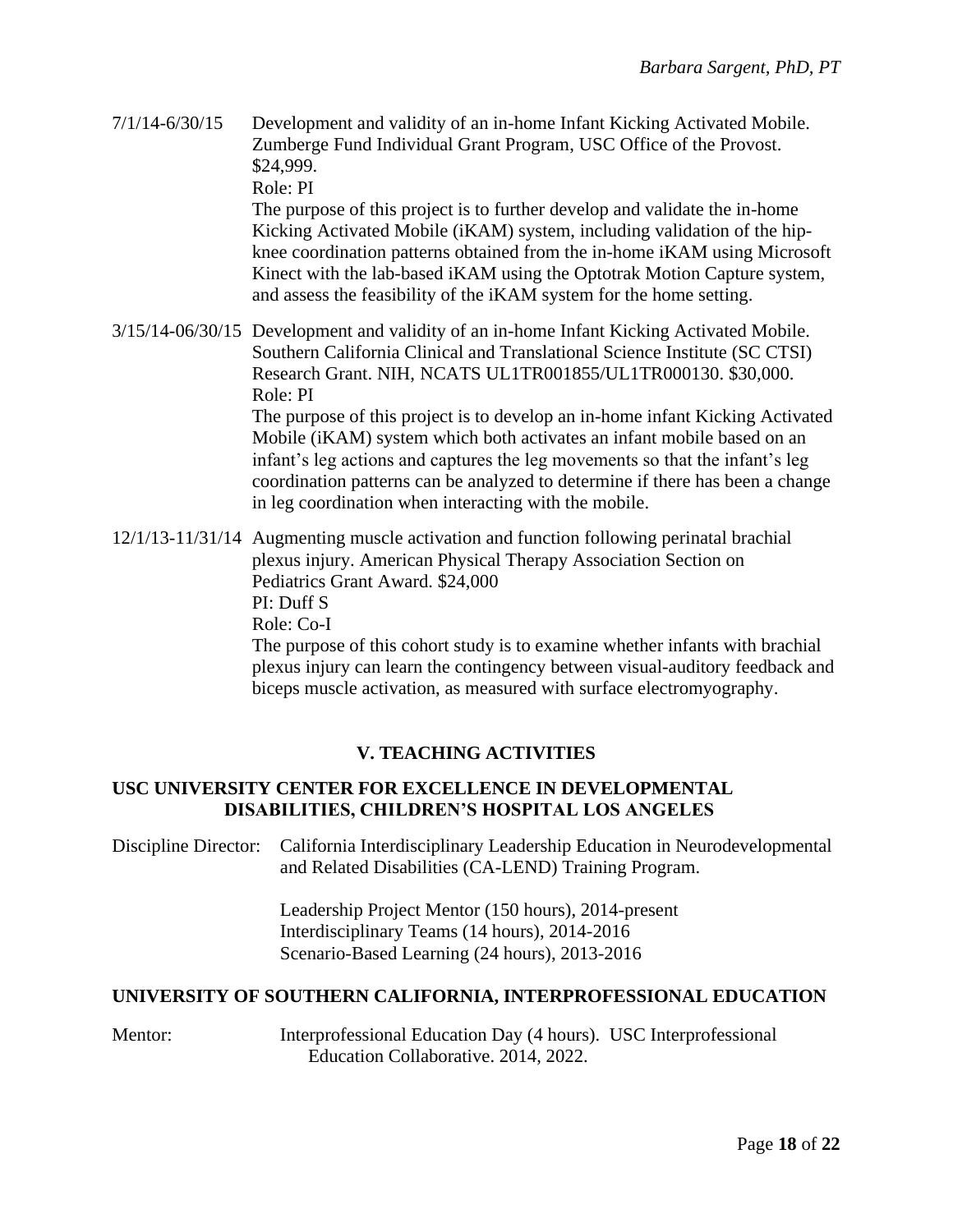## **UNIVERSITY OF SOUTHERN CALIFORNIA / CHILDREN'S HOSPITAL OF LOS ANGLELES, PEDIATRIC RESIDENCY PROGRAM**

Co-Director: Normal Development Module (10 contact hours), 2014-2020 Tests and Measures Module (12 contact hours), 2017-present Evidence Based Practice Module (150 contact hours), 2014-present

#### **UNIVERSITY OF SOUTHERN CALIFORNIA, NEURO RESIDENCY PROGRAM**

Typical and atypical development, management of cerebral palsy and autism spectrum disorder across the lifespan, spasticity management, management of developmental coordination disorder, community resources (6 contact hours), 2014-2017

## **UNIVERSITY OF SOUTHERN CALIFORNIA, DIVISION OF BIOKINESIOLOGY AND PHYSICAL THERAPY**

#### Course Director in Doctor of Physical Therapy (DPT) Program

- PT 529 Lifespan Motor Control (2 units), 2018-2019 (residential), 2020-present (residential, hybrid)
- PT 529 Lifespan Motor Control (3 units), 2014-2017 (residential)

#### Instructor in DPT Program

- PT 561c Evidence for Physical Therapist Practice (2 contact hours, 2020 (residential, 2 sections)
- Course Contributor in Biokinesiology (BKN) Program
- BKN 550 Neurobehavioral Basis of Movement (4 contact hours: synaptic plasticity, the developing nervous system), 2021-present

#### Course Contributor in DPT Program

| Basics of Patient Management (3 contact hours: ROM/MMT lab), 2013-2014,<br>2017-2019 (residential)                                                        |
|-----------------------------------------------------------------------------------------------------------------------------------------------------------|
| Therapeutic exercise (10.5 contact hours: lifespan exercise and balance<br>considerations, Playground Pals), 2014-2015 (residential)                      |
| Pathology of Cardiopulmonary Disease and General Medical Conditions (3)<br>contact hours: cystic fibrosis), 2019-present (residential, hybrid)            |
| Neuropathology (4 contact hours: cerebral palsy, autism spectrum disorder),<br>2014-2018 (residential), 2020 (hybrid), 2021-present (residential, hybrid) |
| Clinical Exercise Physiology (3-16 contact hours: Fitness testing), 2013-2014,<br>2017-2019 (residential)                                                 |
|                                                                                                                                                           |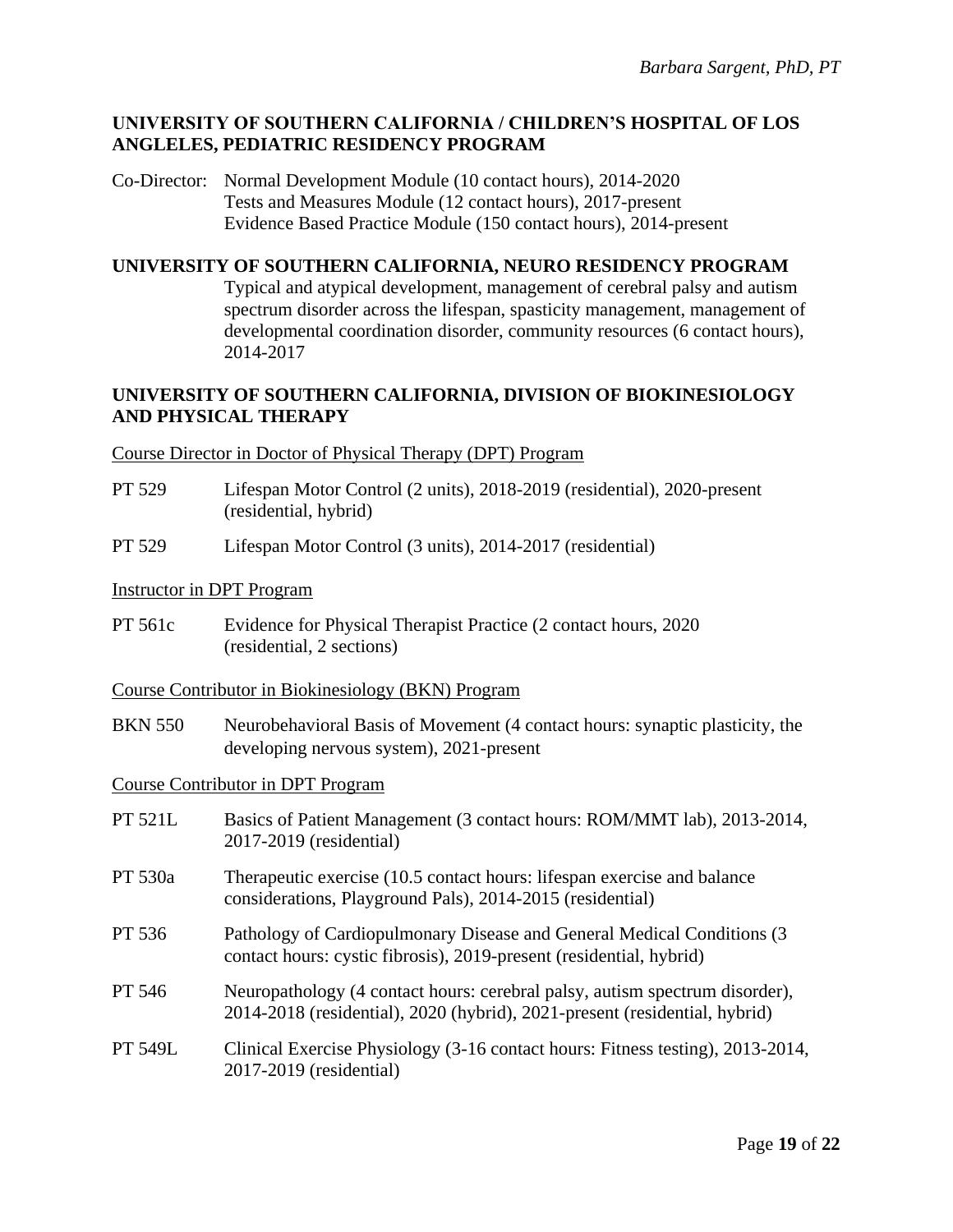| PT 561d                                                              | Evidence for Physical Therapist Practice (2 contact hours: family-centered care),<br>2012-2013 (residential)                                                                                                  |  |
|----------------------------------------------------------------------|---------------------------------------------------------------------------------------------------------------------------------------------------------------------------------------------------------------|--|
| PT 561e                                                              | Evidence for Physical Therapist Practice (2 contact hours: pediatric funding),<br>2013-2016 (residential)                                                                                                     |  |
| PT 571L                                                              | Clinical Management of Cardio-Pulmonary Dysfunction (4 contact hours:<br>leukemia case), 2013 & 2017 (residential), 2019-present (residential, hybrid)                                                        |  |
| PT 571L                                                              | Clinical Management of Cardio-Pulmonary Dysfunction (4 contact hours: cystic<br>fibrosis case), 2019-present (residential, hybrid)                                                                            |  |
| PT 581L                                                              | Clinical Management of the Patient with Neurological Dysfunction (8 contact<br>hours: movement analysis lab [2], motor learning lab [2], cerebral palsy case and<br>lab [4]), 2014-2015 (residential)         |  |
| PT 582                                                               | Mechanics of Human Gait (1-3 contact hour: lifespan gait lecture and lab),<br>2013-2014, 2016, 2018-2019 (residential)                                                                                        |  |
| PT 621L                                                              | Clinical Management of the Patient with Orthopedic Disorders (2 contact hours:<br>congenital muscular torticollis lecture and lab), 2014-2015, 2017-2018<br>(residential), 2019-present (residential, hybrid) |  |
| PT 621L                                                              | Clinical Management of the Patient with Orthopedic Disorders (3 contact<br>hours: adolescent idiopathic scoliosis and Scheuermann's kyphosis lecture and<br>lab), 2017 (residential)                          |  |
| PT 630                                                               | Integrated Management of Clinical Skills (3 contact hours each<br>semester: congenital muscular torticollis lab), 2013-2020 (residential)                                                                     |  |
| PT 632                                                               | Integrated Management of Clinical Skills Seminar (4 contact hours each semester:<br>congenital muscular torticollis case), 2013-2016, 2018-2019 (residential), 2020-<br>present (residential, hybrid)         |  |
| PT 632                                                               | Integrated Management of Clinical Skills Seminar (4 contact hours each semester:<br>lifespan knee or myelodysplasia or cerebral palsy case, 2013-2016, 2018-2019<br>(residential)                             |  |
| PT 650                                                               | Differential Diagnosis (4.5 contact hours: congenital hydrocephalus case),<br>2013-2019 (residential), 2020-present (residential, hybrid)                                                                     |  |
| <b>Instructor for Independent Research and Independent Study</b>     |                                                                                                                                                                                                               |  |
| <b>BKN 559</b><br><b>BKN 590</b><br><b>BKN 790</b><br><b>BKN 794</b> | Readings in Biokinesiology (1-4 units), 2016, 2019-present<br>Directed Research (1-2 units), 2016-2017, 2021-2022<br>Research (1-2 units), 2017-2019<br>Dissertation (2 units), 2018-2020                     |  |

- BME 490 Directed Research, Biomechanical Engineering (3 units), 2018
- HP 490x Independent Research, Health Promotion and Global Health (2 units), 2019-2020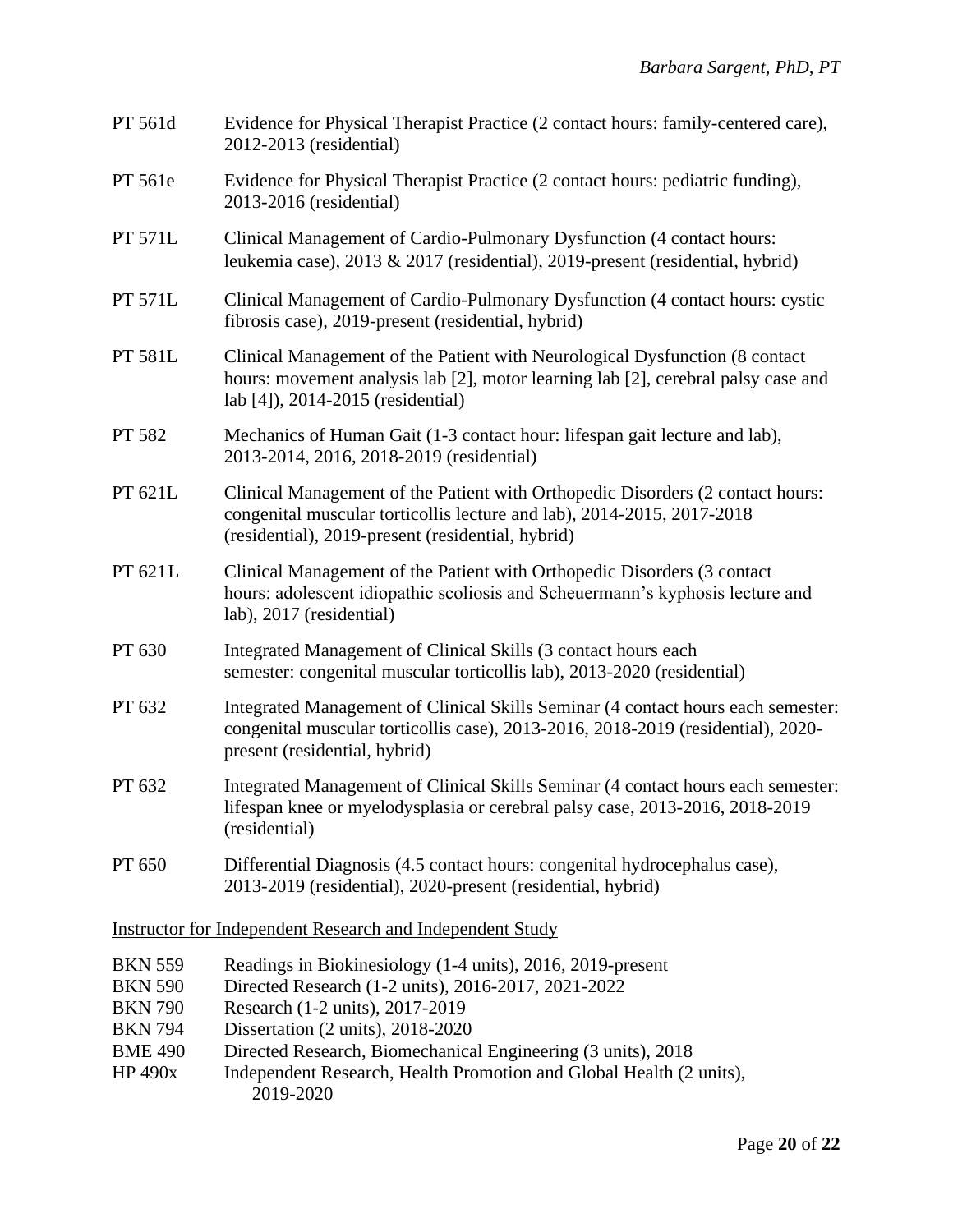# MEDS 490 Directed Biomedical Research (2 units), 2020

#### Teaching Assistant

| PT 561b        | Evidence for Physical Therapist Practice (2 units), 2010-2013              |
|----------------|----------------------------------------------------------------------------|
| <b>PT 561c</b> | Evidence for Physical Therapist Practice (2 units), 2010-2012              |
| PT 529         | Lifespan Motor Control (2 units), 2009                                     |
| <b>PT 581L</b> | Clinical Management of the Neurologically Involved Patient (5 units), 2009 |
| <b>PT 521L</b> | Principles of Patient Management (5 units), 2008                           |
|                |                                                                            |

## **MOUNT ST. MARY'S COLLEGE, DPT PROGRAM**

#### Course Director or Co-Director

| <b>PT</b> 441  | Integrative Seminar I: Motor Learning and Motor Control (1 unit), 2012        |
|----------------|-------------------------------------------------------------------------------|
| PT 442         | Integrative Seminar II: Plasticity of the Neuromuscular System (1 unit), 2013 |
| PT 444         | Integrative Seminar III: Medical Science Lifespan Issues (1 unit), 2009-2012  |
| PT 445         | Integrative Seminar IV: Adolescent Orthopedics (1 unit), 2005, 2007           |
| PT 461         | Physical Therapist as Educator (1 unit), 2013                                 |
| PT 475         | Patient/Client Management: Pediatrics (2 units), 2000-2013                    |
| PT 492         | Research III: Evidence Based Practice (1 unit), 2013                          |
| <b>PT 495B</b> | Research VI: Research Development II (1 unit), 2013                           |
| <b>PT 495C</b> | Research VII: Capstone Project (1 unit), 2013                                 |

#### Course Contributor

PT 472B Patient/Client Management: Neuromuscular II (12 contact hours), 2009-2013

#### **RESEARCH MENTORING – USC BKN GRADUATE**

- 2021-present Nora Almoadi (Ph.D. Advisor). Division of Biokinesiology and Physical Therapy, USC.
- 2018-present Weiyang (Wayne) Deng (Ph.D. Committee Member). Learning acceleration control of leg movements during infancy. Division of Biokinesiology and Physical Therapy, USC.
- 2015-2020 Jeongah (Jane) Kim, PhD, PT (Ph.D. Advisor). Understanding how infants born full-term and preterm learn, move, and explore. Division of Biokinesiology and Physical Therapy, USC.

Current Position: Instructor, Yonsei University, Wonju, South Korea; Senior researcher, Department of Physical and Rehabilitation Medicine, Samsung Medical Center / School of Medicine, Sungkyunkwan University, South Korea.